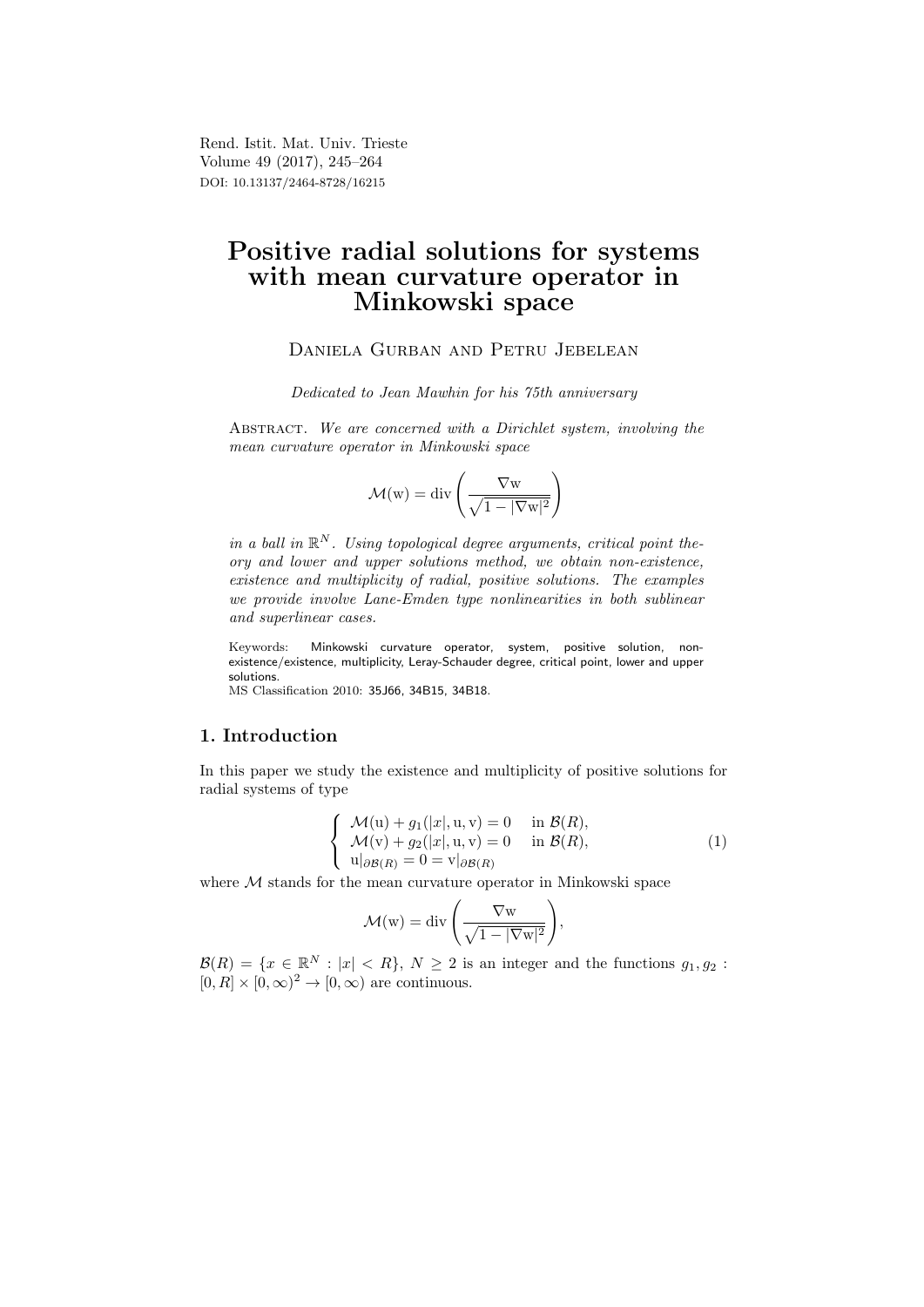#### 246 D. GURBAN AND P. JEBELEAN

In recent years, a particular attention was paid to Dirichlet problems (for a single equation) involving the operator  $M$ , either in a general bounded domain [3, 4, 11, 12, 13, 24] or in a ball [6, 5, 10, 25]. These problems are originated in differential geometry and are related to maximal or constant mean curvature hypersurfaces (spacelike submanifolds of codimension one in the flat Minkowski space  $\mathbb{L}^{N+1} = \{(x, t) : x \in \mathbb{R}^N, t \in \mathbb{R}\}\$ endowed with the Lorentzian metric  $\sum_{j=1}^{N} (dx_j)^2 - (dt)^2$ , having the property that their mean extrinsic curvature is respectively zero or constant  $[1, 8, 20, 28]$ . On the other hand, it is known that systems with classical Laplacian (or other more general elliptic operators) bring in discussion new and specific phenomena, which does not occur in the study of a single equation. From the wide literature, for a basic outlook on the subject we restrict ourselves to mention here the papers [7, 14, 16, 17, 18, 29] and the references therein. It is worth to point out that, among various nonlinearities, an important role is played by those of Lane-Emden type, having either the form  $k_1u^p + k_2v^q$  (see, e.g. [15, 26, 30]) or  $k_3u^{\alpha}v^{\beta}$  (see, e.g. [16, 19, 22]). In view of the above, it appears as a natural direction the study of systems involving the mean curvature operator M.

In the recent paper [21], among others, the authors deal with gradient systems of type

$$
\begin{cases}\n\mathcal{M}(\mathbf{u}) + \lambda F_{\mathbf{u}}(x, \mathbf{u}, \mathbf{v}) = 0, & \text{in } \Omega, \\
\mathcal{M}(\mathbf{v}) + \lambda F_{\mathbf{v}}(x, \mathbf{u}, \mathbf{v}) = 0, & \text{in } \Omega, \\
\mathbf{u}|_{\partial\Omega} = 0 = \mathbf{v}|_{\partial\Omega},\n\end{cases}
$$
\n(2)

where  $\Omega$  is a smooth bounded domain in  $\mathbb{R}^N$  and  $\lambda > 0$  is a real parameter. They obtain existence and multiplicity (at least two) of nontrivial non-negative solutions for large values of the parameter, when the nonlinearities  $F_{11}$  and  $F_{\rm V}$ have a superlinear behavior near origin. On the other hand, in paper [5], for the problem

$$
\mathcal{M}(\mathbf{u}) + \lambda \mu(|x|) \mathbf{u}^{\alpha} = 0 \text{ in } \mathcal{B}(R), \ \mathbf{u}|_{\partial \mathcal{B}(R)} = 0 \ (\alpha > 1)
$$

with  $\mu > 0$  on  $(0, R]$ , it was shown a sharper result: there exists  $\Lambda > 0$  such that it has zero, at least one or at least two positive solutions according to  $\lambda \in (0, \Lambda)$ ,  $\lambda = \Lambda$  or  $\lambda > \Lambda$ . It is the main goal of this paper to improve the result from [21] in the case when F has the particular form  $F(x, u, v) = \mu(|x|)u^{p+1}v^{q+1}$ , with the positive exponents p, q satisfying  $\max\{p, q\} > 1$  (this guaranties a superlinear behavior of both  $F_u$  and  $F_v$  near origin, with respect to  $(u, v)$  and  $\Omega = \mathcal{B}(R)$ . By adapting the strategy from [5], we prove (Theorem 5.1, Corollary 5.2) that the result from [5] for a single equation remains valid for the system (2) with the above choice of F and  $\Omega$ . Notice, in this case  $g_i$  in (1) have the form

$$
g_1(|x|, \mathbf{u}, \mathbf{v}) = \lambda \mu(|x|)(p+1)\mathbf{u}^p \mathbf{v}^{q+1}, \quad g_2(|x|, \mathbf{u}, \mathbf{v}) = \lambda \mu(|x|)(q+1)\mathbf{u}^{p+1} \mathbf{v}^q,
$$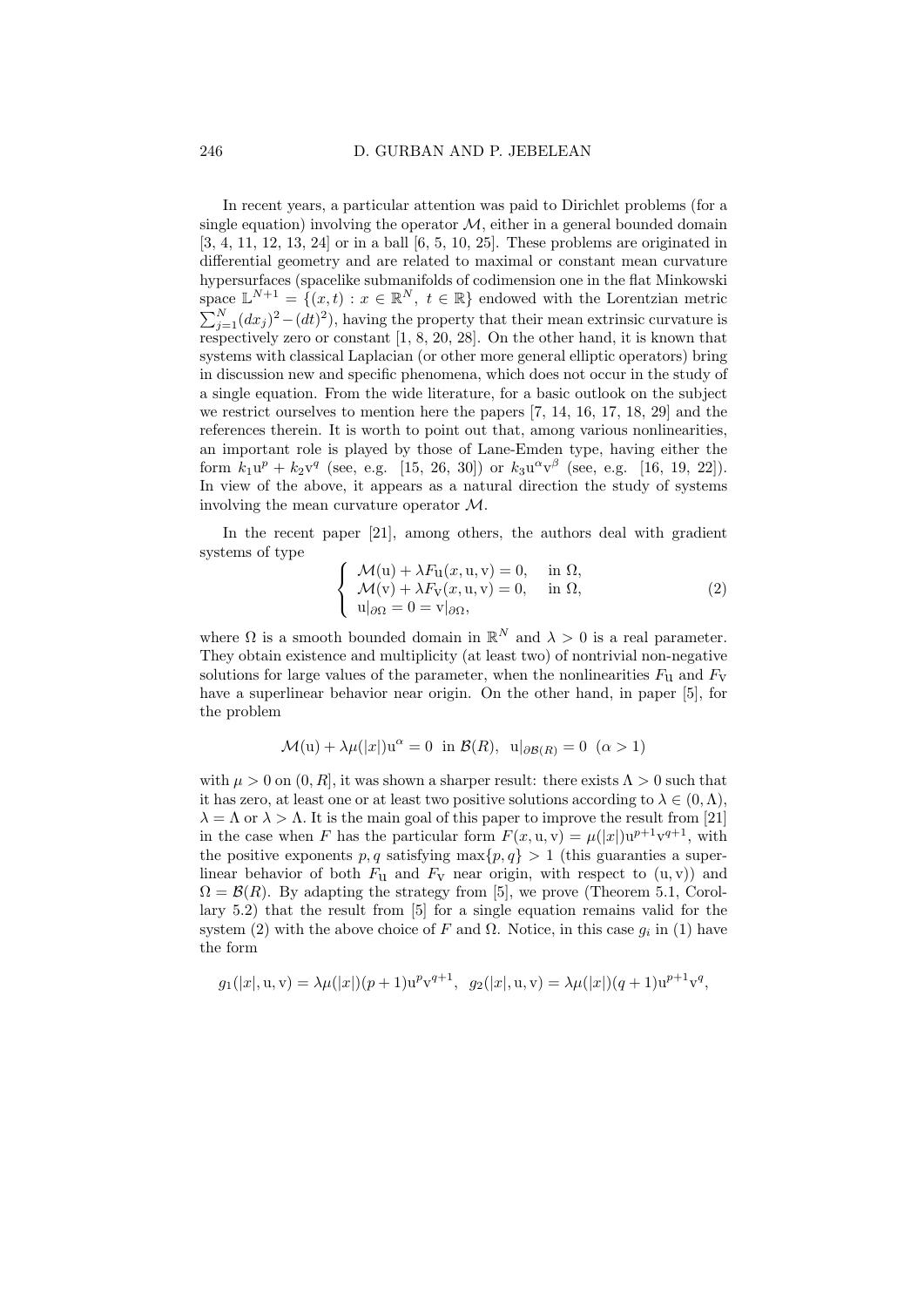which, in particular, include Hénon-Lane-Emden nonlinearities for  $\mu(|x|) = |x|^{\sigma}$  $(\sigma > 0)$ . We also deal with the case when  $g_1$  (resp.  $g_2$ ) has a sublinear growth near origin with respect to u (resp. v). In this respect, we obtain (Theorem 3.1, Corollary 3.3) the existence of a solution with either one or both components positive. This enables us to consider Lane-Emden non-potential nonlinearities having the form  $k_1u^p + k_2v^q$ . Here we have in view extensions of some results obtained in [6] for a single equation to systems of type (1).

As usual, setting  $r = |x|$  and  $u(x) = u(r)$ ,  $v(x) = v(r)$ , the Dirichlet problem (1) reduces to the mixed boundary value problem:

$$
\begin{cases}\n[r^{N-1}\varphi(u')]'+r^{N-1}g_1(r,u,v)=0, \\
[r^{N-1}\varphi(v')]'+r^{N-1}g_2(r,u,v)=0, \\
u'(0)=u(R)=0=v(R)=v'(0),\n\end{cases}
$$
\n(3)

where

$$
\varphi(y) = \frac{y}{\sqrt{1 - y^2}} \quad (y \in \mathbb{R}, \ |y| < 1).
$$

By a *solution* of (3) we mean a couple of functions  $(u, v) \in C^1[0, R] \times C^1[0, R]$ with  $||u'||_{\infty} < 1$ ,  $||v'||_{\infty} < 1$  and  $r \mapsto r^{N-1} \varphi(u'(r))$ ,  $r \mapsto r^{N-1} \varphi(v'(r))$  of class  $C^1$  on [0, R], which satisfies problem (3). Here and below, we denote by  $\|\cdot\|_{\infty}$ the usual sup-norm on  $C := C[0, R]$ . We say that  $u \in C$  is *positive* if  $u > 0$  on  $[0, R)$ . By a *positive solution* of (3) we understand a solution  $(u, v)$  with both  $u$  and  $v$  positive.

The paper is organized as follows. In Section 2 we present some preliminary results concerning the reformulation of system (3) as a fixed point problem as well as a variational problem – in the case when it has a potential structure. Two lemmas about the positivity of the components of the solution are also provided. Section 3 is devoted to the case when  $q_1$  and  $q_2$  have a sublinear behavior near origin. The lower and upper solution method and some degree estimations in the superlinear case are presented in Section 4. The main non-existence, existence and multiplicity result for an one-parameter system is stated and proved in Section 5.

### 2. Preliminaries

Throughout this paper, the space  $C^1 := C^1[0, R]$  will be considered with the norm  $||u||_1 = ||u||_{\infty} + ||u'||_{\infty}$ . We shall use the product space  $C^1 \times C^1$  endowed with the norm  $||(u, v)|| = \max{||u||_{\infty}, ||v||_{\infty}} + \max{||u'||_{\infty}, ||v'||_{\infty}}$  and its closed subspace

$$
C_M^1 = \{(u, v) \in C^1 \times C^1 : u'(0) = u(R) = 0 = v(R) = v'(0)\};
$$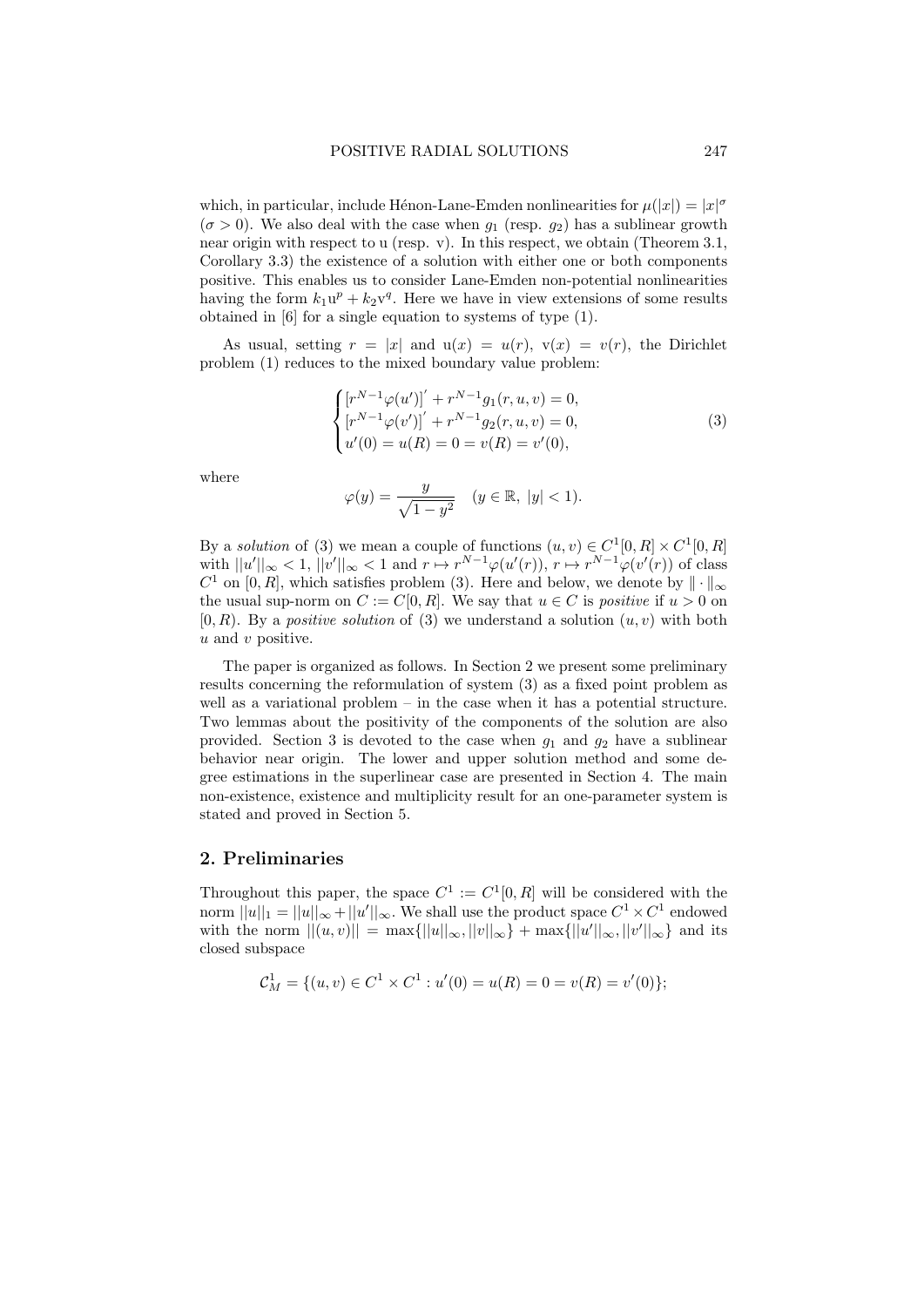we shall denote  $B_{\rho} := \{(u, v) \in C_M^1 : ||(u, v)|| < \rho\}$ . For given  $f_1, f_2 : [0, R] \times \mathbb{R}^2 \to \mathbb{R}$  continuous functions, let us consider the problem

$$
\begin{cases}\n[r^{N-1}\varphi(u')]' + r^{N-1}f_1(r, u, v) = 0, \\
[r^{N-1}\varphi(v')]' + r^{N-1}f_2(r, u, v) = 0, \\
u'(0) = u(R) = 0 = v(R) = v'(0),\n\end{cases}
$$
\n(4)

and the linear operators

$$
S: C \to C, \ S u(r) = \frac{1}{r^{N-1}} \int_0^r t^{N-1} u(t) dt \quad (r \in [0, R]), \ S u(0) = 0;
$$
  

$$
K: C \to C^1, \ Ku(r) = \int_r^R u(t) dt \quad (r \in [0, R]).
$$

It is easy to see that  $K$  is bounded and  $S$  is compact. Hence, the nonlinear operator  $K \circ \varphi^{-1} \circ S : C \to C^1$  is compact. Denoting by  $N_{f_i}$  the Nemytskii operator associated to  $f_i$   $(i = 1, 2)$ , i.e.,

$$
N_{f_i}: C \times C \to C, N_{f_i}(u, v) = f_i(\cdot, u(\cdot), v(\cdot)) \quad (u, v \in C),
$$

we have that  $N_{f_i}$  is continuous and takes bounded sets into bounded sets. Below, we denote by  $d_{LS}$  the Leray-Schauder degree. We have the following fixed point reformulation of problem (3).

PROPOSITION 2.1. A couple of functions  $(u, v) \in C^1_M$  is a solution of (4) if and only if it is a fixed point of the compact nonlinear operator

$$
\mathcal{N}_f: \mathcal{C}_M^1 \to \mathcal{C}_M^1, \quad \mathcal{N}_f = \left( K \circ \varphi^{-1} \circ S \circ N_{f_1}, K \circ \varphi^{-1} \circ S \circ N_{f_2} \right).
$$

In addition, any fixed point  $(u, v)$  of  $\mathcal{N}_f$  satisfies

$$
||u'||_{\infty} < 1, \quad ||v'||_{\infty} < 1, \quad ||u||_{\infty} < R, \quad ||v||_{\infty} < R, \tag{5}
$$

and

$$
d_{LS}[I - \mathcal{N}_f, B_\rho, 0] = 1 \text{ for all } \rho \ge R + 1.
$$

In particular, problem (4) has at least one solution in  $B_\rho$  for all  $\rho \geq R+1$ .

*Proof.* The inequalities in (5) follow from the fact that the range of  $\varphi^{-1}$  is  $(-1, 1)$ . We consider the compact homotopy

$$
\mathcal{H}:[0,1]\times\mathcal{C}_M^1\to\mathcal{C}_M^1,\quad \mathcal{H}(\tau,\cdot)=\tau\mathcal{N}_f(\cdot).
$$

Using

$$
\mathcal{H}([0,1]\times \mathcal{C}_M^1)\subset B_{R+1},
$$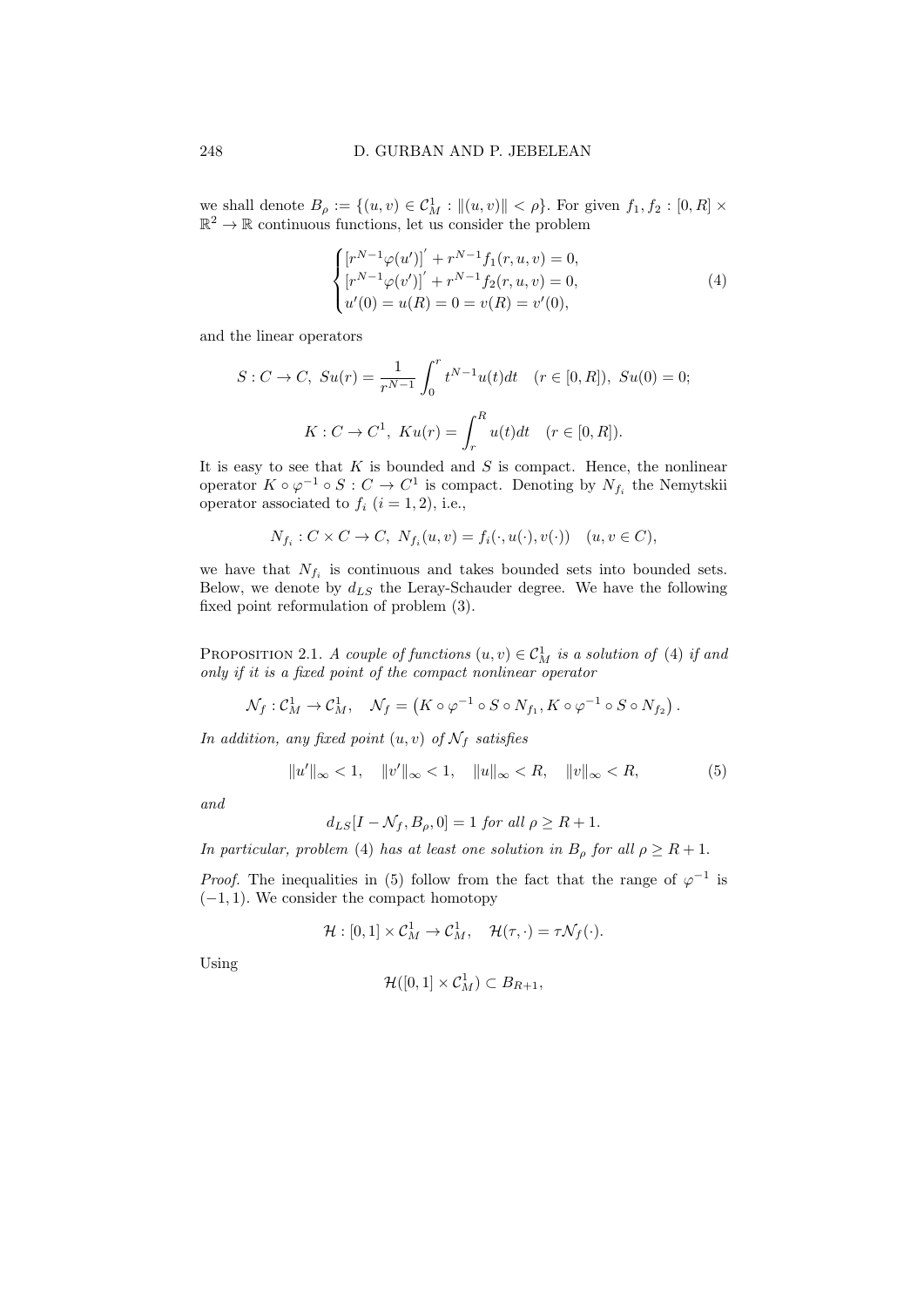#### POSITIVE RADIAL SOLUTIONS 249

together with the invariance property of Leray-Schauder degree, we have

$$
d_{LS}[I - N_f, B_{\rho}, 0] = d_{LS}[I, B_{\rho}, 0] = 1
$$
 for all  $\rho \ge R + 1$ .

 $\Box$ 

When system (4) has the form

$$
\begin{cases}\n[r^{N-1}\varphi(u')]' = r^{N-1}F_u(r, u, v), \\
[r^{N-1}\varphi(v')]' = r^{N-1}F_v(r, u, v), \\
u'(0) = u(R) = 0 = v(R) = v'(0),\n\end{cases}
$$
\n(6)

with  $F = F(r, u, v) : [0, R] \times \mathbb{R}^2 \to \mathbb{R}$  continuous, such that  $F_u$  and  $F_v$  exist and are continuous on  $[0, R] \times \mathbb{R}^2$ , then a variational approach is available. For this, let

$$
K_0 = \{ u \in W^{1,\infty}[0,R] : ||u'||_{\infty} \le 1, u(R) = 0 \}.
$$

We know (see  $[2, 6]$ ) that K is a compact subset of C. So, we have that  $K_0 \times K_0 \subset C \times C$  is compact and convex. By means of  $\psi : C \to (-\infty, +\infty]$ defined by

$$
\psi(u) = \begin{cases} \n\int_0^R r^{N-1} [1 - \sqrt{1 - u'^2}] dr & \text{for} \quad u \in K_0 \\ \n+\infty & \text{for} \quad u \in C \setminus K_0, \n\end{cases}
$$

we introduce  $\Psi : C \times C \to (-\infty, +\infty]$  by

$$
\Psi(u, v) = \psi(u) + \psi(v), \text{ for all } (u, v) \in C \times C.
$$

Using the arguments in [2] we deduce that  $\Psi$  is proper, convex and lower semicontinuous. Also, the mapping

$$
(u,v) \mapsto \mathcal{F}(u,v) := \int_0^R r^{N-1} F(r,u,v), \ (u,v \in C)
$$

is of class  $C^1$  on  $C \times C$  and its Fréchet derivative is given by

$$
\langle \mathcal{F}'(u,v), (w_1, w_2) \rangle = \int_{\Omega} r^{N-1} [F_u(r, u, v) w_1 + F_v(r, u, v) w_2], \ (u, v, w_1, w_2 \in C).
$$

The energy functional associated to (6) will be  $\mathcal{I} := \Psi + \mathcal{F}$ . This has the structure required by Szulkin's critical point theory [27]. Accordingly,  $(u, v) \in$  $K_0 \times K_0$  is a *critical point* of  $\mathcal I$  if it is a solution of the variational inequality

$$
\Psi(w_1, w_2) - \Psi(u, v) + \langle \mathcal{F}'(u, v), (w_1 - u, w_2 - v) \rangle \ge 0, \quad \forall w_1, w_2 \in C. \tag{7}
$$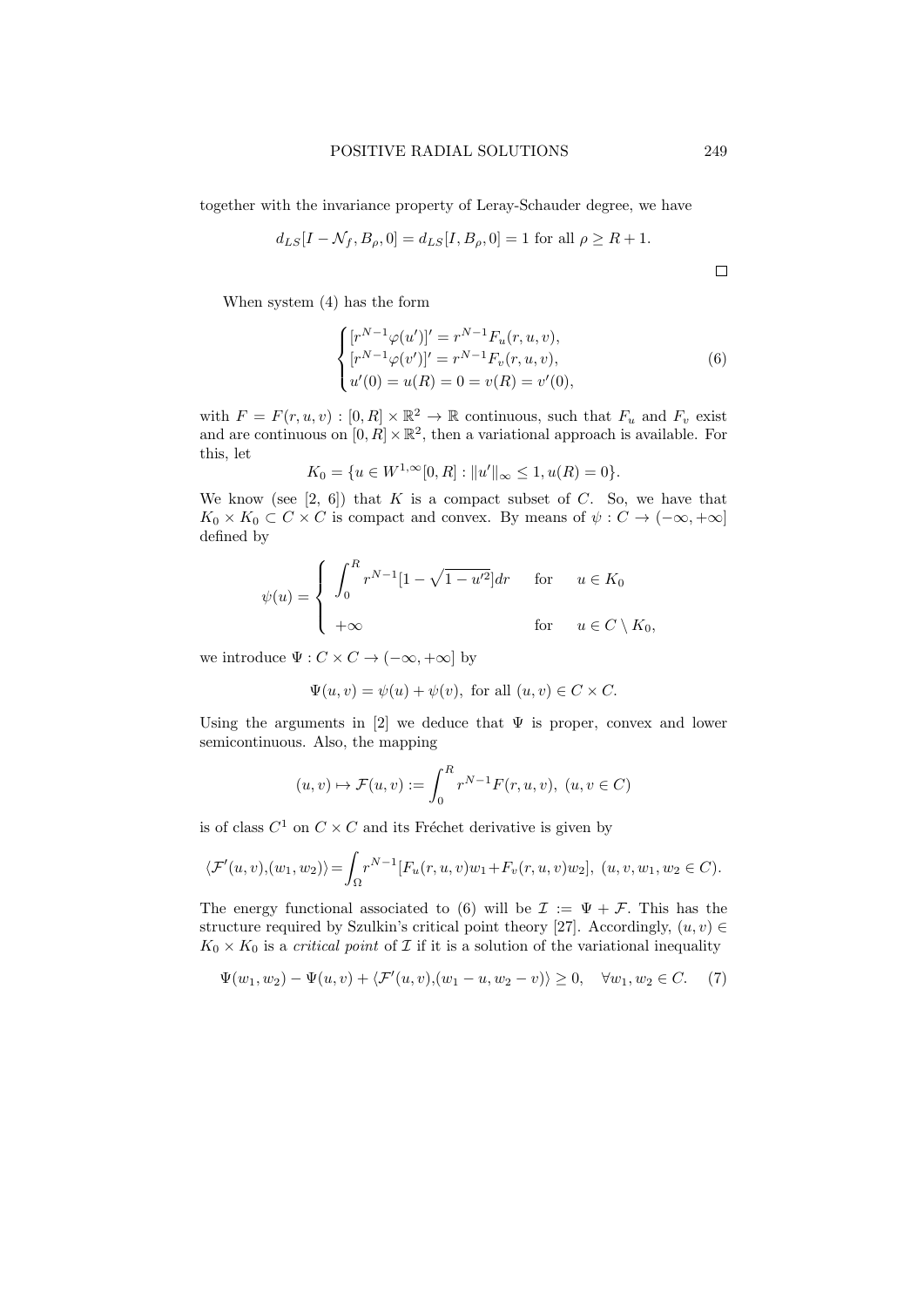PROPOSITION 2.2. If  $(u, v) \in C \times C$  is a critical point of *I*, then it is a solution of system (6). Moreover, system (6) has a solution which is a minimum point of  $\mathcal I$  on  $C \times C$ .

*Proof.* Let  $(u, v)$  be a critical point of *I*. By taking in (7)  $w_2 = v$ , one gets

$$
\psi(w_1) - \psi(u) + \int_0^R r^{N-1} F_u(r, u, v)(w_1 - u) \ge 0
$$
, for all  $w_1 \in C$ 

i.e.,  $u \in K_0$  is a critical point of  $\psi(\cdot) + \mathcal{F}(\cdot, v)$ , which by virtue of [6, Proposition 4] satisfies

$$
\begin{cases} (r^{N-1}\varphi(u'))' = r^{N-1}F_u(r, u, v), \\ u'(0) = 0 = u(R). \end{cases}
$$

Similarly, one obtains that  $v$  verifies

$$
\begin{cases} (r^{N-1}\varphi(v'))' = r^{N-1}F_v(r, u, v), \\ v'(0) = 0 = v(R). \end{cases}
$$

The rest of the proof follows exactly as in [6, Proposition 4].

Next, let  $g_1, g_2 : [0, R] \times [0, \infty)^2 \to [0, \infty)$  be continuous. We are interested about positive solutions for the system (3). With this aim, we consider the modified problem

$$
\begin{cases}\n[r^{N-1}\varphi(u')]'+r^{N-1}g_1(r,u_+,v_+)=0, \\
[r^{N-1}\varphi(v')]'+r^{N-1}g_2(r,u_+,v_+)=0, \\
u'(0)=u(R)=0=v(R)=v'(0),\n\end{cases}
$$
\n(8)

where, as usual we have denoted  $\xi_{+} := \max\{0, \xi\}.$ 

Let  $J_1, J_2 \subset \mathbb{R}$ . In the terminology of [9, 23], a function  $f = f(r, s, t)$ :  $[0, R] \times J_1 \times J_2 \to \mathbb{R}$  is said to be quasi-monotone nondecreasing with respect to t (resp. s) if for fixed  $r, s$  (resp.  $r, t$ ) one has

 $f(r, s, t_1) \leq f(r, s, t_2)$  as  $t_1 \leq t_2$  (resp.  $f(r, s_1, t) \leq f(r, s_2, t)$  as  $s_1 \leq s_2$ ).

LEMMA 2.3. Assume that  $(u, v)$  is a nontrivial solution of problem  $(8)$  and

 $(H_g^1)$   $g_1(r,\xi,0) > 0 < g_2(r,0,\xi), \ \forall \xi > 0, \forall r \in (0,R],$ 

then  $u \geq 0 \leq v$  and either u or v is positive and strictly decreasing.

If in addition to hypothesis  $(H_g^1)$  one has that  $g_1(r, s, t)$  (resp.  $g_2(r, s, t)$ ) is quasi-monotone nondecreasing with respect to  $t$  (resp. s) and it holds

 $(H_g^2)$   $g_1(r, 0, \xi) > 0 < g_2(r, \xi, 0), \ \forall \xi > 0, \forall r \in (0, R],$ 

then  $(u, v)$  is a positive solution with both u and v strictly decreasing.

 $\Box$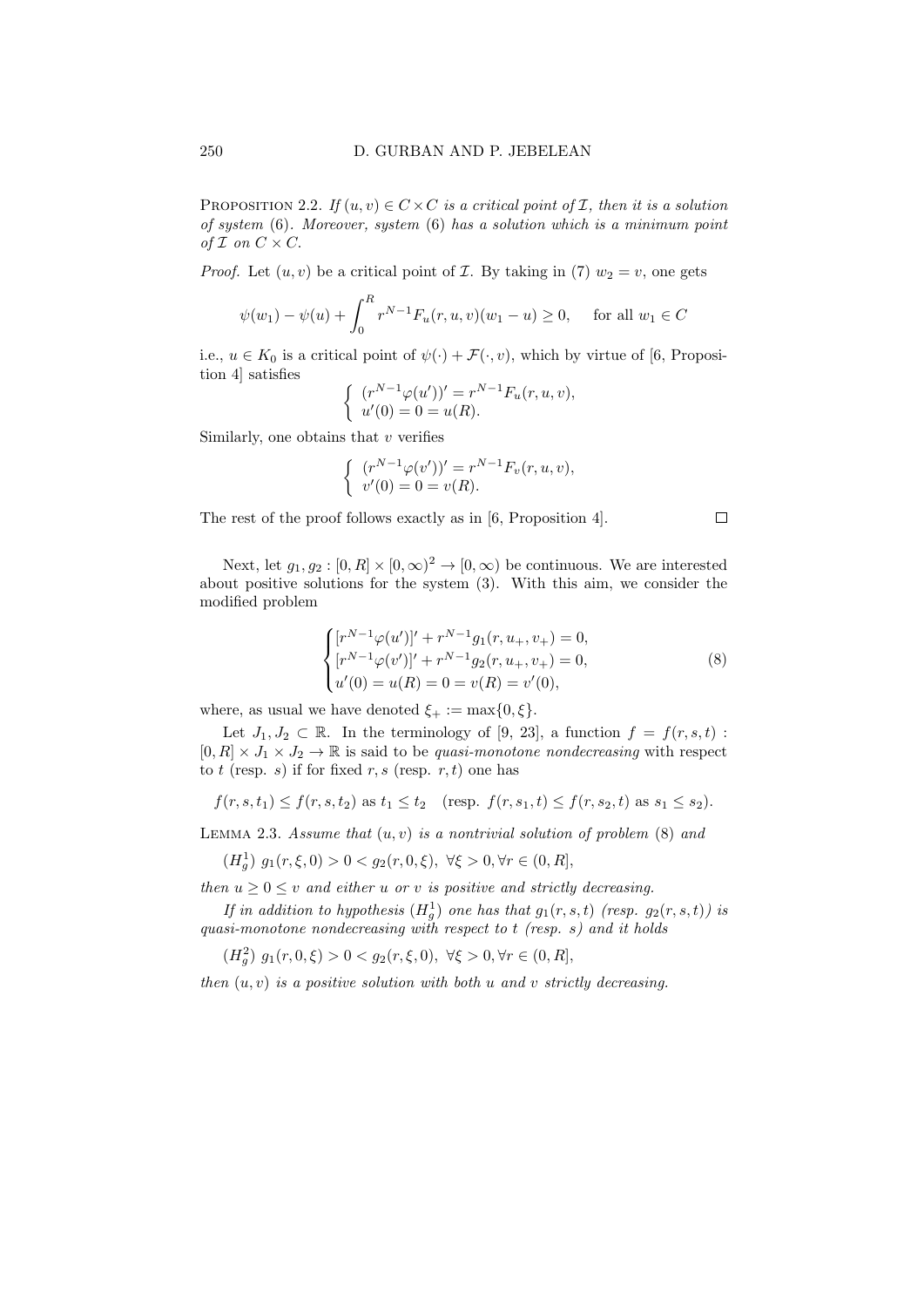Proof. From

$$
r^{N-1}\varphi(u') = -\int_{0}^{r} \tau^{N-1}g_1(\tau, u_+, v_+)d\tau
$$
\n(9)

it follows  $u' \leq 0$ , which means that u is decreasing. Similarly, one obtains that v is decreasing. Then  $u(R) = 0$  implies  $u \ge 0$  and analogously, v is  $\ge 0$ . If we assume  $u \equiv 0$ , on account of

$$
r^{N-1}\varphi(v') = -\int_{0}^{r} \tau^{N-1} g_2(\tau, 0, v) d\tau
$$

and  $v(0) > 0$ , from  $(H_g^1)$  one obtains  $v' < 0$ ; thus v is strictly decreasing and  $v > 0$  on [0, R). Similarly, if  $v \equiv 0$  one has that u is positive and strictly decreasing.

To prove the second part, suppose that  $u$  is positive and let us show that  $v$ is positive, too. If  $v(0) = 0$ , from the second equation we get  $g_2(r, u(r), 0) = 0$ for all  $r \in [0, R]$ , contradicting  $(H_g^2)$ . So, we have  $v(0) > 0$ . Then, using that  $g_2(r, s, t)$  is quasi-monotone nondecreasing with respect to s, it follows

$$
r^{N-1}\varphi(v') = -\int_{0}^{r} \tau^{N-1} g_2(\tau, u, v) d\tau \leq -\int_{0}^{r} \tau^{N-1} g_2(\tau, 0, v) d\tau < 0.
$$

Hence,  $v' < 0$  and v is strictly decreasing.

Lemma 2.4. Assume that

 $(H_g^3)$  (i)  $g_1(r, s, t) > 0 < g_2(r, s, t)$ ,  $\forall s, t > 0$ ,  $\forall r \in (0, R]$ ;

(ii)  $g_1(r, \xi, 0) = g_2(r, 0, \xi) = 0, \forall \xi > 0, \forall r \in (0, R].$ 

If  $(u, v)$  is a nontrivial solution of problem  $(8)$ , then  $(u, v)$  is a positive solution with both u and v strictly decreasing.

Proof. From the second equation we have

$$
r^{N-1}\varphi(v') = -\int_{0}^{r} \tau^{N-1} g_2(\tau, u_+, v_+) d\tau,
$$
\n(10)

which gives  $v' \leq 0$ , meaning that v is decreasing. Similarly, one obtains that u is decreasing. From  $u(R) = 0$  we have  $u \ge 0$  and analogously  $v \ge 0$ . Assuming that  $u \equiv 0$ , from  $v \not\equiv 0$ , equality (10), (*ii*) in  $(H_g^3)$  and  $v(R) = 0$  we get  $v \equiv 0$ , which is a contradiction. It follows that  $u \neq 0$ . A similar argument shows that  $v \neq 0$ . Then, from (10), hypothesis (i) in  $(H_g^3)$  and  $u(0) > 0 < v(0)$  we get  $v' < 0$ , thus v is strictly decreasing and  $v > 0$  on [0, R). Similarly, u is positive and strictly decreasing. $\Box$ 

 $\Box$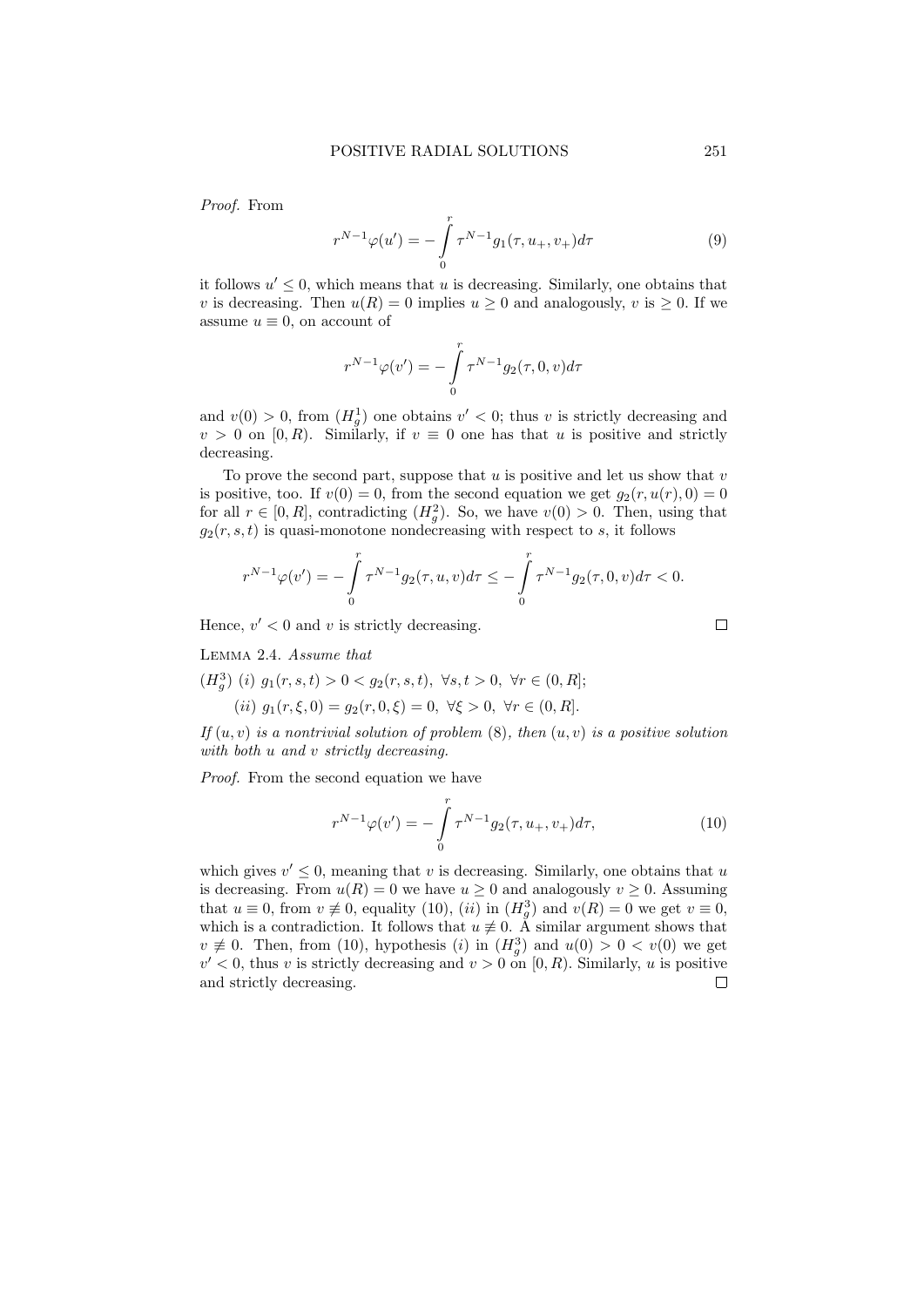Remark 2.5. Under the assumptions of Lemmas 2.3 and 2.4 any nontrivial solution of problem (8) actually solves the system (3).

# 3. Sublinear nonlinearities near origin

In this section we deal with positive solutions of problem  $(3)$  when  $g_1$  (resp.  $g_2$ ) has a sublinear growth near origin with respect to  $u$  (resp.  $v$ ).

THEOREM 3.1. Assume that  $g_1, g_2 : [0, R] \times [0, \infty)^2 \rightarrow [0, \infty)$  are continuous and satisfy hypothesis  $(H_g^1)$  in Lemma 2.3. If  $g_1(r, s, t)$  (resp.  $g_2(r, s, t)$ ) is quasi-monotone nondecreasing with respect to t (resp. s) and

$$
\lim_{s \to 0_+} \frac{g_1(r, s, 0)}{s} = +\infty \text{ uniformly with } r \in [0, R],
$$
\n(11)

$$
\lim_{t \to 0+} \frac{g_2(r, 0, t)}{t} = +\infty \text{ uniformly with } r \in [0, R],
$$
\n(12)

then problem (3) has a solution  $(u, v)$  with  $u \geq 0 \leq v$  and either u or v positive and strictly decreasing. If in addition,  $(H_g^2)$  in Lemma 2.3 holds true, then problem (3) has a positive solution  $(u, v)$  with both u and v strictly decreasing.

Proof. We make use of some ideas from [6]. First, we show that there exists  $\rho \in (0, R + 1)$  such that problem

$$
\begin{cases}\n(r^{N-1}\varphi(u'))' + r^{N-1}[g_1(r, u_+, v_+) + \tau] = 0 \\
(r^{N-1}\varphi(v'))' + r^{N-1}[g_2(r, u_+, v_+) + \tau] = 0 \\
u'(0) = u(R) = 0 = v(R) = v'(0)\n\end{cases}
$$
\n(13)

has at most the trivial solution in  $\overline{B}_{\rho}$ , for all  $\tau \in [0,1]$ . By contradiction, assume that there exist  $\{\tau_k\} \subset [0,1], \{(u_k, v_k)\} \subset C^1_M \setminus \{(0, 0)\}, ||(u_k, v_k)|| \to 0$ , such that  $(u_k, v_k)$  is a nontrivial solution of (13) with  $\tau = \tau_k$ , for all  $k \in \mathbb{N}$ . From Lemma 2.3 we have that either  $u_k$  or  $v_k$  is positive and strictly decreasing. We may assume that e.g.,  $u_k$  is positive for all  $k \in \mathbb{N}$ . Choose  $m > 0$ , with

$$
\frac{m(R/3)^N}{N(2R/3)^{N-1}} > \frac{3}{R}.\tag{14}
$$

Then, using (11) (similar reasoning with (12) when all  $v_k$  are positive) we can find  $k_0 \in \mathbb{N}$  such that

$$
g_1(r, u_k(r), 0) \ge m\varphi(u_k(r))
$$
 for all  $r \in [0, R]$  and  $k \ge k_0$ . (15)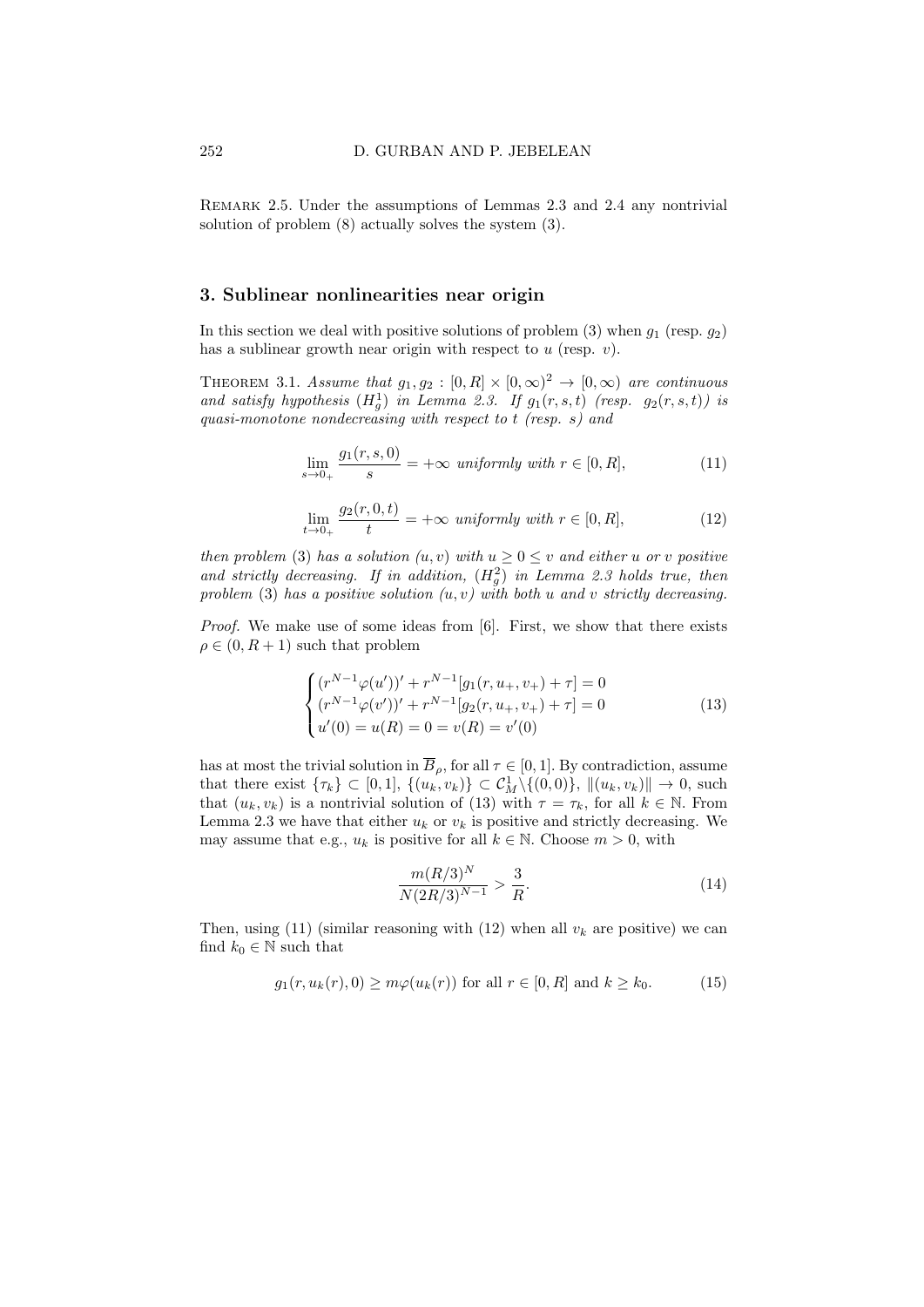Moreover, integrating over [0, r] the first equation in (13) with  $\tau = \tau_k$ ,  $u = u_k$ ,  $v = v_k$ , using that  $g_1(r, \xi_+, \eta_+)$  is quasi-monotone nondecreasing with respect to  $\eta$  and taking into account (15) one has

$$
-\varphi(u_k') \geq mS[\varphi(u_k)].
$$

Next, following exactly the estimations in the proof of [6, Proposition 1] we obtain

$$
\frac{\varphi(3u_k(R/3)/R)}{\varphi(u_k(R/3))} \ge \frac{m(R/3)^N}{N(2R/3)^{N-1}},
$$

for k sufficiently large. By passing with  $k \to \infty$ , and taking into account that  $u_k(R/3) \rightarrow 0$  we get a contradiction with (14).

Note that (13) has no solution in  $\overline{B}_{\rho}$ , for any  $\tau \in (0,1]$ . Next, we consider the compact homotopy  $\mathcal{H} : [0,1] \times \overline{B}_{\rho} \to \mathcal{C}_M^1$ ,

$$
\mathcal{H}(\tau,(u,v)) = \mathcal{N}_{g+\tau}(u,v),
$$

where by  $\mathcal{N}_{g+\tau}$  we have denoted the fixed point operator associated to (13). Notice, the Leray-Schauder condition on the boundary

$$
(u, v) \neq \mathcal{H}(\tau, (u, v)),
$$
 for all  $(\tau, (u, v)) \in [0, 1] \times \partial B_{\rho}$ 

is fulfilled. Then, from the invariance under homotopy of the Leray-Schauder degree we have

$$
d_{LS}[I - \mathcal{H}(0,\cdot), B_{\rho}, 0] = d_{LS}[I - \mathcal{H}(1,\cdot), B_{\rho}, 0].
$$

So, assuming that  $d_{LS}[I - \mathcal{H}(1, \cdot), B_{\rho}, 0] \neq 0$ , we infer that there exists  $(u, v) \in$  $B_{\rho}$  with  $\mathcal{H}(1,(u, v)) = (u, v)$ , a contradiction. Consequently,

$$
d_{LS}[I - \mathcal{H}(1,\cdot), B_{\rho}, 0] = 0.
$$

Using Proposition 2.1 together with the excision property of Leray-Schauder degree one obtains

$$
d_{LS}[I - \mathcal{N}_g, B_{R+1} \backslash B_\rho, 0] = 1,
$$

where  $\mathcal{N}_g$  is the fixed point operator associated to problem (8). Therefore, there exists a solution  $(u, v) \in B_{R+1} \backslash \overline{B}_{\rho}$  of (8). The conclusion follows by Lemma 2.3 and Remark 2.5.  $\Box$ 

REMARK 3.2. From [6, Theorem 1] it is known that, if  $g : [0, R] \times [0, \infty) \rightarrow$  $[0, \infty)$  is continuous,  $g(r, s) > 0$ , for all  $(r, s) \in (0, R] \times (0, \infty)$  and

$$
\lim_{s \to 0+} \frac{g(r,s)}{s} = +\infty
$$
 uniformly with  $r \in [0, R],$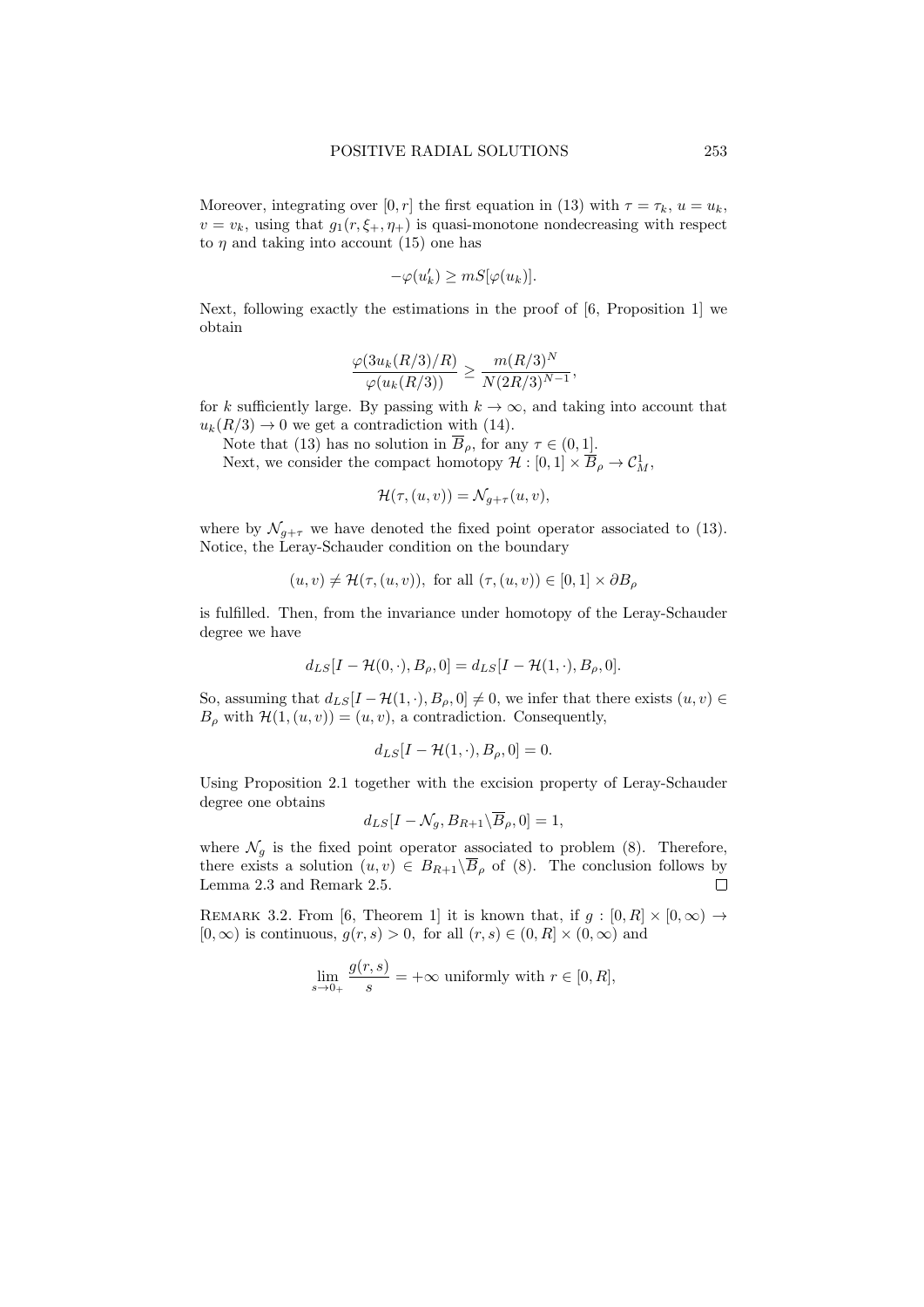then the mixed boundary value problem

$$
\begin{cases} (r^{N-1}\varphi(u'))' + r^{N-1}g(r,u) = 0, \\ u'(0) = 0 = u(R) \end{cases}
$$

has a positive solution. It is easily seen that this result also follows from Theorem 3.1 by taking  $g_1(r, \xi, \eta) = g(r, \xi) = g_2(r, \eta, \xi)$ .

COROLLARY 3.3. Let  $g_1, g_2 : [0, R] \times [0, \infty)^2 \to [0, \infty)$  be continuous and satisfy hypothesis  $(H_g^1)$  in Lemma 2.3. If  $g_1(r, s, t)$  (resp.  $g_2(r, s, t)$ ) is quasi-monotone nondecreasing with respect to t (resp. s) and  $(11)$ ,  $(12)$  hold true, then the system (1) has a solution (u,v) with  $u \geq 0 \leq v$  and either u or v positive and radially strictly decreasing. If in addition,  $(H_g^2)$  in Lemma 2.3 is satisfied, then problem (1) has a positive solution  $(u, v)$  with both u and v strictly decreasing.

EXAMPLE 3.4. Let  $p_1, q_2 \in (0, 1)$  and  $q_1 \geq 0 \leq p_2$ .

(i) The system

$$
\begin{cases}\n\mathcal{M}(\mathbf{u}) + \mathbf{u}^{p_1} + \mathbf{u}\mathbf{v}^{q_1} = 0, & \text{in } \mathcal{B}(R), \\
\mathcal{M}(\mathbf{v}) + \mathbf{v}\mathbf{u}^{p_2} + \mathbf{v}^{q_2} = 0, & \text{in } \mathcal{B}(R), \\
\mathbf{u}|_{\partial \mathcal{B}(R)} = 0 = \mathbf{v}|_{\partial \mathcal{B}(R)}\n\end{cases}
$$

has a solution (u,v) with  $u > 0 < v$  and either u or v positive and radially strictly decreasing.

(ii) The system

$$
\begin{cases}\n\mathcal{M}(\mathbf{u}) + \mathbf{u}^{p_1} + \mathbf{v}^{q_1} = 0, & \text{in } \mathcal{B}(R), \\
\mathcal{M}(\mathbf{v}) + \mathbf{u}^{p_2} + \mathbf{v}^{q_2} = 0, & \text{in } \mathcal{B}(R), \\
\mathbf{u}|_{\partial \mathcal{B}(R)} = 0 = \mathbf{v}|_{\partial \mathcal{B}(R)}\n\end{cases}
$$

has a solution (u,v) with  $u > 0 < v$  on  $\mathcal{B}(R)$  and both u and v radially strictly decreasing.

# 4. Lower and upper solutions; degree estimations

A lower solution of (4) is a couple of functions  $(\alpha_u, \alpha_v) \in C^1 \times C^1$ , such that  $\|\alpha'_u\|_{\infty} < 1, \|\alpha'_v\|_{\infty} < 1$ , the mappings  $r \mapsto r^{N-1}\varphi(\alpha'_u(r)), r \mapsto r^{N-1}\varphi(\alpha'_v(r))$ are of class  $C^1$  on  $[0, R]$  and satisfies

$$
\begin{cases}\n[r^{N-1}\varphi(\alpha_u')]' + r^{N-1}f_1(r, \alpha_u, \alpha_v) \ge 0, \\
[r^{N-1}\varphi(\alpha_v')]' + r^{N-1}f_2(r, \alpha_u, \alpha_v) \ge 0, \\
\alpha_u(R) \le 0, \quad \alpha_v(R) \le 0.\n\end{cases}
$$

An upper solution  $(\beta_u, \beta_v) \in C^1 \times C^1$  is defined by reversing the above inequalities.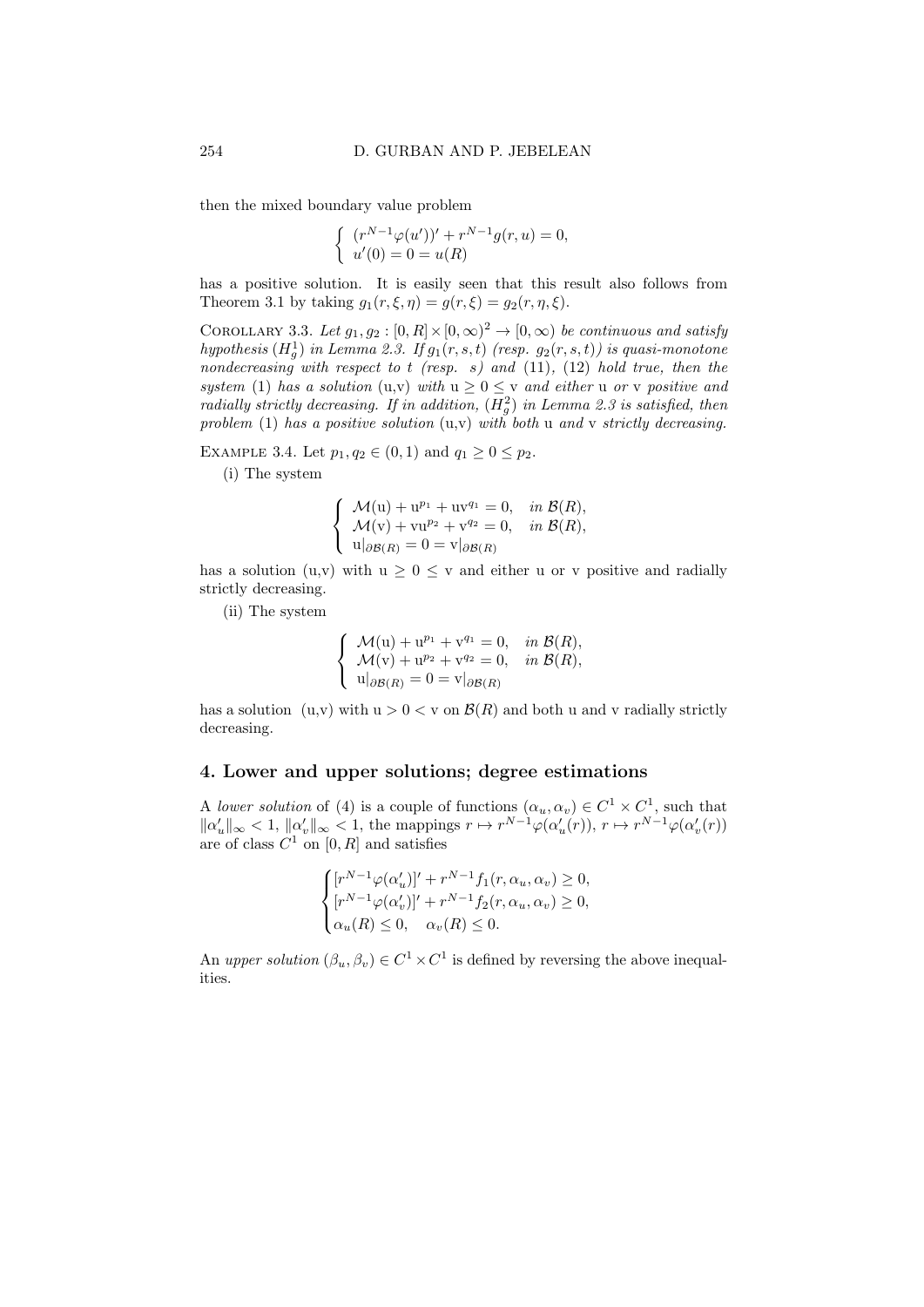PROPOSITION 4.1. If (4) has a lower solution  $(\alpha_u, \alpha_v)$  and an upper solution  $(\beta_u, \beta_v)$  such that  $\alpha_u(r) \leq \beta_u(r)$ ,  $\alpha_v(r) \leq \beta_v(r)$  for all  $r \in [0, R]$  and  $f_1(r, s, t)$ (resp.  $f_2(r, s, t)$ ) is quasi-monotone nondecreasing with respect to t (resp. s), then (4) has a solution  $(u, v)$  such that  $\alpha_u(r) \leq u(r) \leq \beta_u(r)$  and  $\alpha_v(r) \leq$  $v(r) \leq \beta_v(r)$  for all  $r \in [0, R]$ .

Proof. Define the modified functions

$$
\Gamma_1(r, u, v) = f_1(r, \gamma_1(r, u), \gamma_2(r, v)) - u + \gamma_1(r, u),
$$
  
\n
$$
\Gamma_2(r, u, v) = f_2(r, \gamma_1(r, u), \gamma_2(r, v)) - v + \gamma_2(r, v).
$$

where  $\gamma_i$  are given by

$$
\gamma_1(r,\xi) = \max\{\alpha_u(r), \min\{\xi, \beta_u(r)\}\}, \quad \gamma_2(r,\xi) = \max\{\alpha_v(r), \min\{\xi, \beta_v(r)\}\}.
$$

Then  $\Gamma_1, \Gamma_2 : [0, R] \times \mathbb{R}^2 \to \mathbb{R}$  are continuous and we consider the modified problem

$$
\begin{cases}\n[r^{N-1}\varphi(u')]' + r^{N-1}\Gamma_1(r, u, v) = 0, \\
[r^{N-1}\varphi(v')]' + r^{N-1}\Gamma_2(r, u, v) = 0, \\
u'(0) = u(R) = 0 = v(R) = v'(0).\n\end{cases}
$$
\n(16)

From Proposition 2.1 it follows that problem (16) has at least one solution. We show now that if  $(u, v)$  is a solution of (16) then  $\alpha_u(r) \leq u(r) \leq \beta_u(r)$  and  $\alpha_v(r) \le v(r) \le \beta_v(r)$  for all  $r \in [0, R]$ . We only prove that  $\alpha_u \le u$  on  $[0, R]$ , the remainder can be obtain analogously.

By contradiction, suppose that exists  $r_0 \in [0, R]$  such that

$$
\max_{[0,R]} (\alpha_u - u) = \alpha_u(r_0) - u(r_0) > 0.
$$
 (17)

.

If  $r_0 \in (0, R)$ , then  $\alpha'_u(r_0) = u'(r_0)$  and there exists a sequence  $\{r_k\} \subset (0, r_0)$ converging to  $r_0$  such that  $\alpha'_u(r_k) - u'(r_k) \geq 0$ . Since  $\varphi$  is increasing, this implies

$$
r_k^{N-1}\varphi(\alpha'_u(r_k)) - r_0^{N-1}\varphi(\alpha'_u(r_0)) \ge r_k^{N-1}\varphi(u'(r_k)) - r_0^{N-1}\varphi(u'(r_0)),
$$

which yields

$$
[r^{N-1}\varphi(\alpha_u'(r))]'_{r=r_0} \le [r^{N-1}\varphi(u'(r))]'_{r=r_0}
$$

Hence, because  $(\alpha_u, \alpha_v)$  is a lower solution of (3) and  $f_1$  is quasi-monotone nondecreasing with respect to  $v$ , we obtain

$$
[r^{N-1}\varphi(\alpha'_u(r))]'_{r=r_0} \le [r^{N-1}\varphi(u'(r))]'_{r=r_0}
$$
  
=  $r_0^{N-1}[-f_1(r_0, \alpha_u(r_0), \gamma_2(r_0, v(r_0))) + u(r_0) - \alpha_u(r_0)]$   
 $< r_0^{N-1}[-f_1(r_0, \alpha_u(r_0), \gamma_2(r_0, v(r_0)))]$   
 $\le r_0^{N-1}[-f_1(r_0, \alpha_u(r_0), \alpha_v(r_0))]$   
 $\le [r^{N-1}\varphi(\alpha'_u(r))]'_{r=r_0},$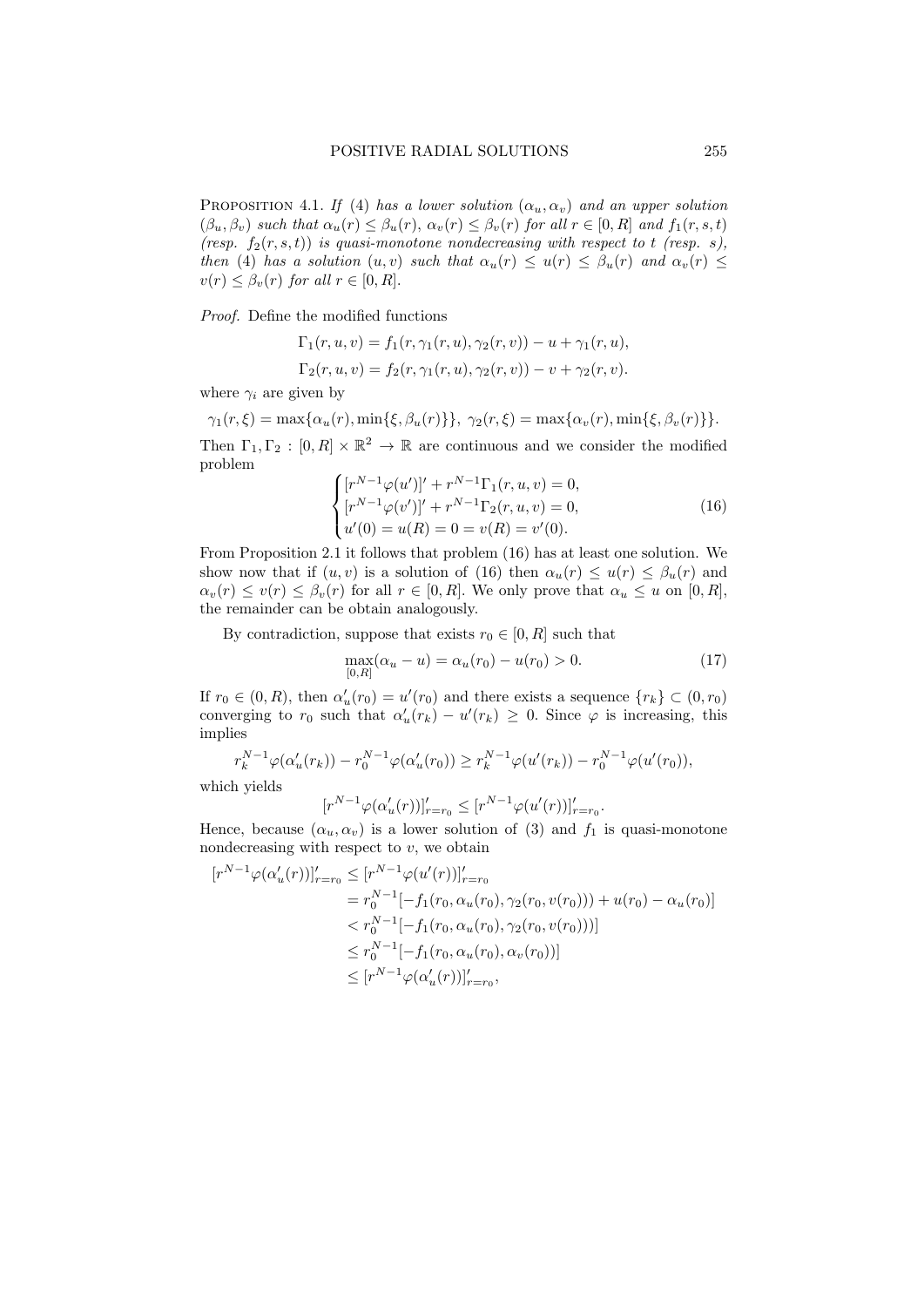a contradiction. If  $r_0 = R$  then  $\alpha_u(R) - u(R) > 0$ , contradiction with  $\alpha_u(R) \leq$ 0. Finally, if  $r_0 = 0$ , then there exists  $r_1 \in (0, R]$  such that  $\alpha_u(r) - u(r) > 0$ for all  $r \in [0, r_1]$  and  $\alpha'_u(r_1) - u'(r_1) \leq 0$ . It follows that

$$
r_1^{N-1}\varphi(\alpha'_u(r_1)) \le r_1^{N-1}\varphi(u'(r_1)).
$$

Integrating the first equation in problem (16) from 0 to  $r_1$  and using the fact that  $(\alpha_u, \alpha_v)$  is a lower solution of (4) and  $f_1$  is quasi-monotone nondecreasing with respect to  $v$  we get

$$
r_1^{N-1}\varphi(u'(r_1)) = \int_0^{r_1} r^{N-1}[-f_1(r, \alpha_u(r), \gamma_2(r, v(r))) + u(r) - \alpha_u(r)]dr
$$
  

$$
< \int_0^{r_1} r^{N-1}[-f_1(r, \alpha_u(r), \gamma_2(r, v(r)))]dr
$$
  

$$
\leq \int_0^{r_1} r^{N-1}[-f_1(r, \alpha_u(r), \alpha_v(r))]dr
$$
  

$$
\leq \int_0^{r_1} [r^{N-1}\varphi(\alpha_u'(r))]^r dr
$$
  

$$
= r_1^{N-1}\varphi(\alpha_u'(r_1)),
$$

a contradiction. Consequently,  $\alpha_u(r) \leq u(r)$  for all  $r \in [0, R]$ .

$$
\Box
$$

LEMMA 4.2. Assume that (4) has a lower solution  $(\alpha_u, \alpha_v)$  and an upper solution  $(\beta_u, \beta_v)$  such that  $\alpha_u(r) \leq \beta_u(r)$ ,  $\alpha_v(r) \leq \beta_v(r)$  for all  $r \in [0, R]$  and  $f_1(r, s, t)$  (resp.  $f_2(r, s, t)$ ) is quasi-monotone nondecreasing with respect to t (resp. s). Let

$$
\mathcal{A}_{\alpha,\beta} := \{ (u,v) \in \mathcal{C}_M^1 : \alpha_u \le u \le \beta_u, \ \alpha_v \le v \le \beta_v \}.
$$

Assume also that (4) has an unique solution  $(u_0, v_0)$  in  $\mathcal{A}_{\alpha, \beta}$  and there exists  $\rho_0 > 0$  such that  $\overline{B}((u_0, v_0), \rho_0) \subset A_{\alpha, \beta}$ . Then

$$
d_{LS}[I - N_f, B((u_0, v_0), \rho), 0] = 1
$$
, for all  $0 < \rho \le \rho_0$ ,

where  $\mathcal{N}_f$  stands for the fixed point operator associated to (4).

*Proof.* Let  $\mathcal{N}_{\Gamma}$  be the fixed point operator associated to (16). From Proposition 2.1 and the proof of Proposition 4.1 it follows that any fixed point  $(u, v)$  of  $\mathcal{N}_{\Gamma}$  is contained in  $\mathcal{A}_{\alpha,\beta}$  and it is fixed point of  $\mathcal{N}_f$ . Using again Proposition 2.1 together with the excision property of the Leray-Schauder degree one has that

$$
d_{LS}[I - \mathcal{N}_{\Gamma}, B((u_0, v_0), \rho), 0] = 1
$$
 for all  $0 < \rho \le \rho_0$ .

The conclusion follows from the fact that  $\mathcal{N}_{\Gamma} = \mathcal{N}_f$  on  $\mathcal{A}_{\alpha,\beta} \supset \overline{B}((u_0, v_0), \rho_0)$ .  $\Box$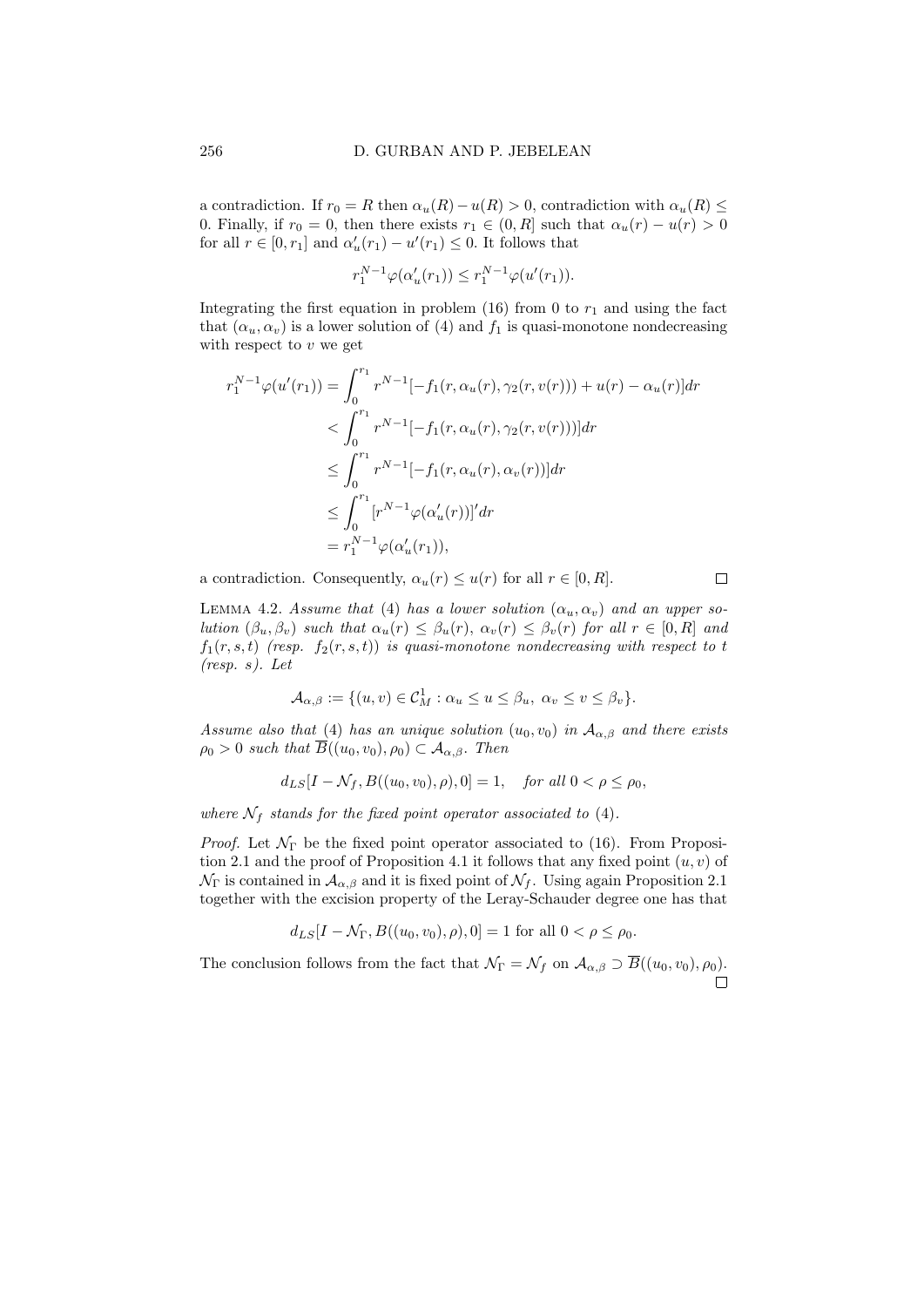LEMMA 4.3. Assume that  $g_1, g_2 : [0, R] \times [0, \infty)^2 \to [0, \infty)$  are continuous and satisfy hypothesis  $(H_g^3)$  in Lemma 2.4. If there is some  $M > 0$  such that either

$$
\lim_{s \to 0+} \frac{g_1(r, s, t)}{s} = 0 \text{ uniformly with } r \in [0, R], t \in [0, M]
$$
 (18)

or

$$
\lim_{t \to 0+} \frac{g_2(r, s, t)}{t} = 0 \text{ uniformly with } r \in [0, R], s \in [0, M],
$$
 (19)

then there exists  $\rho_0 > 0$  such that

$$
d_{LS}[I - \mathcal{N}_g, B_\rho, 0] = 1 \text{ for all } 0 < \rho \le \rho_0,
$$

where  $\mathcal{N}_q$  is the fixed point operator associated to problem (8).

*Proof.* Let  $0 < \varepsilon < N/R^2$ . Assume (18) (similar reasoning when (19) holds true). Then there exists  $s_{\varepsilon} > 0$  such that for all  $s \in (0, s_{\varepsilon}),$ 

$$
g_1(r, s, t) \le \varepsilon \varphi(s) \text{ for all } r \in [0, R], t \in [0, M].
$$
 (20)

Consider the compact homotopy

$$
\mathcal{H}:[0,1]\times\mathcal{C}_M^1\to\mathcal{C}_M^1,\quad \mathcal{H}(\tau,u,v)=\tau\mathcal{N}_g(u,v).
$$

We show that there exists  $\rho_0 > 0$  such that

$$
(u, v) \neq \mathcal{H}(\tau, u, v)
$$
, for all  $(\tau, u, v) \in [0, 1] \times (\overline{B}_{\rho_0} \setminus \{(0, 0)\})$ .

By contradiction, assume that

$$
(u_k, v_k) = \tau_k \mathcal{N}_g(u_k, v_k),
$$

with  $\tau_k \in [0, 1], (u_k, v_k) \in C^1_M \setminus \{(0, 0)\}\$ for all  $k \in \mathbb{N}$  and  $\|(u_k, v_k)\| \to 0$ . From Lemma 2.4 we have that both  $u_k$  and  $v_k$  are strictly positive on  $[0, R)$ . We may assume (passing if necessary to a subsequence) that  $||u_k||_{\infty} \leq s_{\varepsilon}$  and  $||v_k||_{\infty}$  ≤ M for all  $k \in \mathbb{N}$ . Using (20) it follows that

$$
g_1(r, u_k(r), v_k(r)) \leq \varepsilon \varphi(||u_k||_{\infty})
$$
 for all  $r \in [0, R]$ ,  $k \in \mathbb{N}$ .

For any  $k \in \mathbb{N}$  we obtain

$$
||u_k||_{\infty} \leq \int_0^R \varphi^{-1} \left( \frac{1}{t^{N-1}} \int_0^t r^{N-1} g_1(r, u_k(r), v_k(r)) dr \right) dt
$$
  

$$
\leq \int_0^R \varphi^{-1} \left( \frac{1}{t^{N-1}} \int_0^t r^{N-1} \varepsilon \varphi(||u_k||_{\infty}) dr \right) dt
$$
  

$$
\leq R \varphi^{-1} \left( \varepsilon \frac{R}{N} \varphi(||u_k||_{\infty}) \right).
$$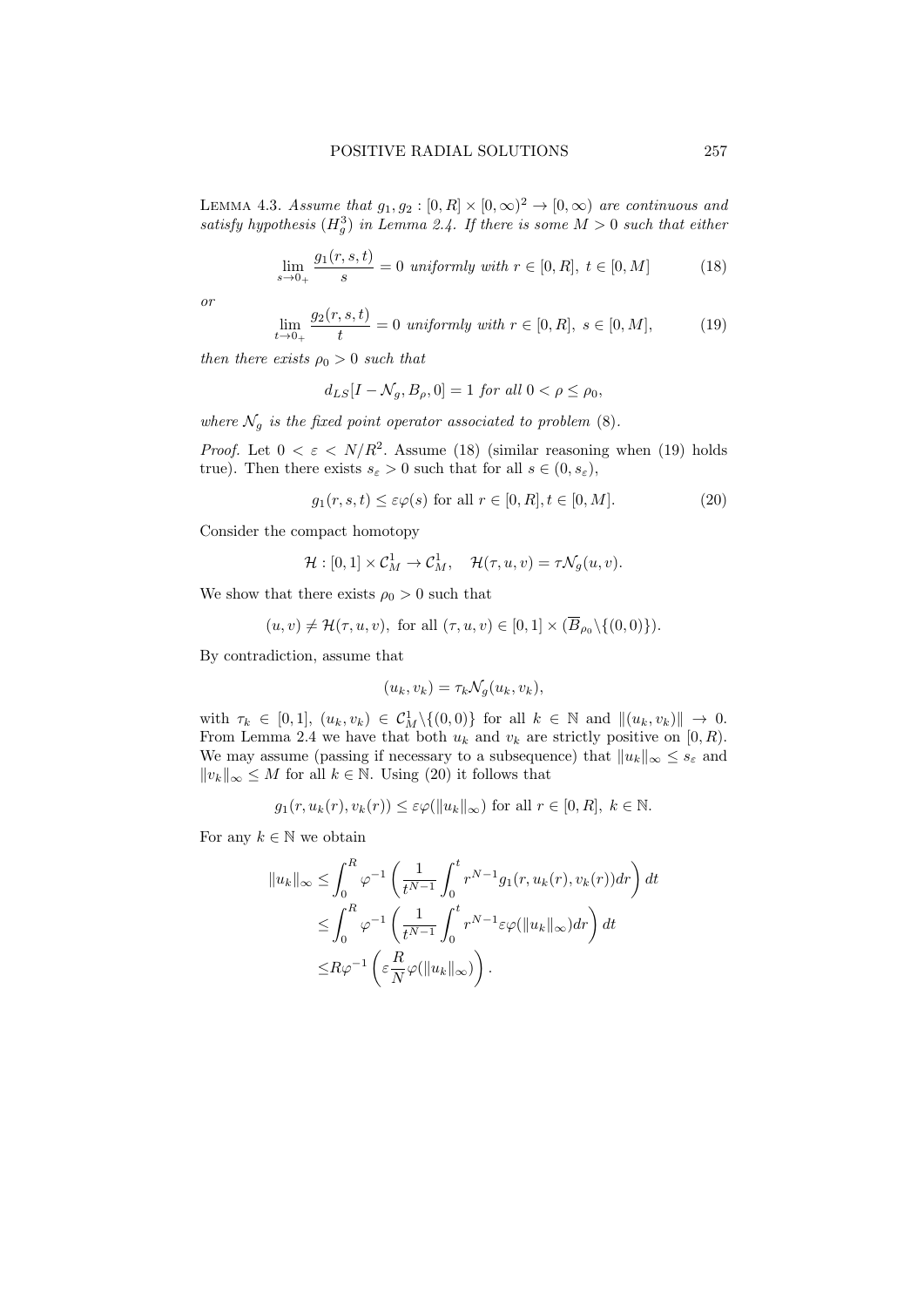It follows that

$$
\frac{\varphi(\|u_k\|_{\infty}/R)}{\varphi(\|u_k\|_{\infty})} \leq \frac{\varepsilon R}{N}, \quad \forall k \in \mathbb{N}.
$$

By passing with  $k \to \infty$ , we get  $1/R \leq \varepsilon R/N$ , contradicting the choice of  $\varepsilon$ .

Then, from the invariance under homotopy of Leray-Schauder degree we have that for any  $\rho \in (0, \rho_0]$ ,

$$
d_{LS}[I - N_g, B_{\rho}, 0] = d_{LS}[I, B_{\rho}, 0] = 1,
$$

which completes the proof.

 $\Box$ 

## 5. Non-existence, existence and multiplicity

In this section we study the one-parameter gradient system

$$
\begin{cases}\n[r^{N-1}\varphi(u')]' + \lambda r^{N-1}\mu(r)(p+1)u^pv^{q+1} = 0, \\
[r^{N-1}\varphi(v')]' + \lambda r^{N-1}\mu(r)(q+1)u^{p+1}v^q = 0, \\
u'(0) = u(R) = 0 = v(R) = v'(0),\n\end{cases}
$$
\n(21)

under the hypothesis:

(H) The positive exponents p, q satisfy  $\max\{p,q\} > 1$  and the function  $\mu$ :  $[0, R] \rightarrow [0, \infty)$  is continuous and  $\mu(r) > 0$  for all  $r \in (0, R]$ .

THEOREM 5.1. Assume (H). Then there exists  $\Lambda > 0$  such that the system (21) has zero, at least one or at least two positive solutions according to  $\lambda \in (0, \Lambda)$ ,  $\lambda = \Lambda$  or  $\lambda > \Lambda$ .

*Proof.* We assume that  $p > 1$ ,  $q > 0$  and we divide the proof in two steps.

1. Existence of  $\Lambda$ ; the cases  $\lambda \in (0,\Lambda)$  and  $\lambda = \Lambda$ . First, notice that, by Lemma 2.4 and Remark 2.5,  $(u, v)$  is a positive solution of problem  $(21)$  if and only if  $(u, v)$  is a nontrivial solution of

$$
\begin{cases}\n[r^{N-1}\varphi(u')]' + \lambda r^{N-1}\mu(r)(p+1)u_+^p v_+^{q+1} = 0, \\
[r^{N-1}\varphi(v')]' + \lambda r^{N-1}\mu(r)(q+1)u_+^{p+1}v_+^q = 0, \\
u'(0) = u(R) = 0 = v(R) = v'(0)\n\end{cases}
$$
\n(22)

and in this case,  $u, v$  are strictly decreasing. We set

 $\mathcal{S} := \{ \lambda > 0 : (21)$  has a positive solution.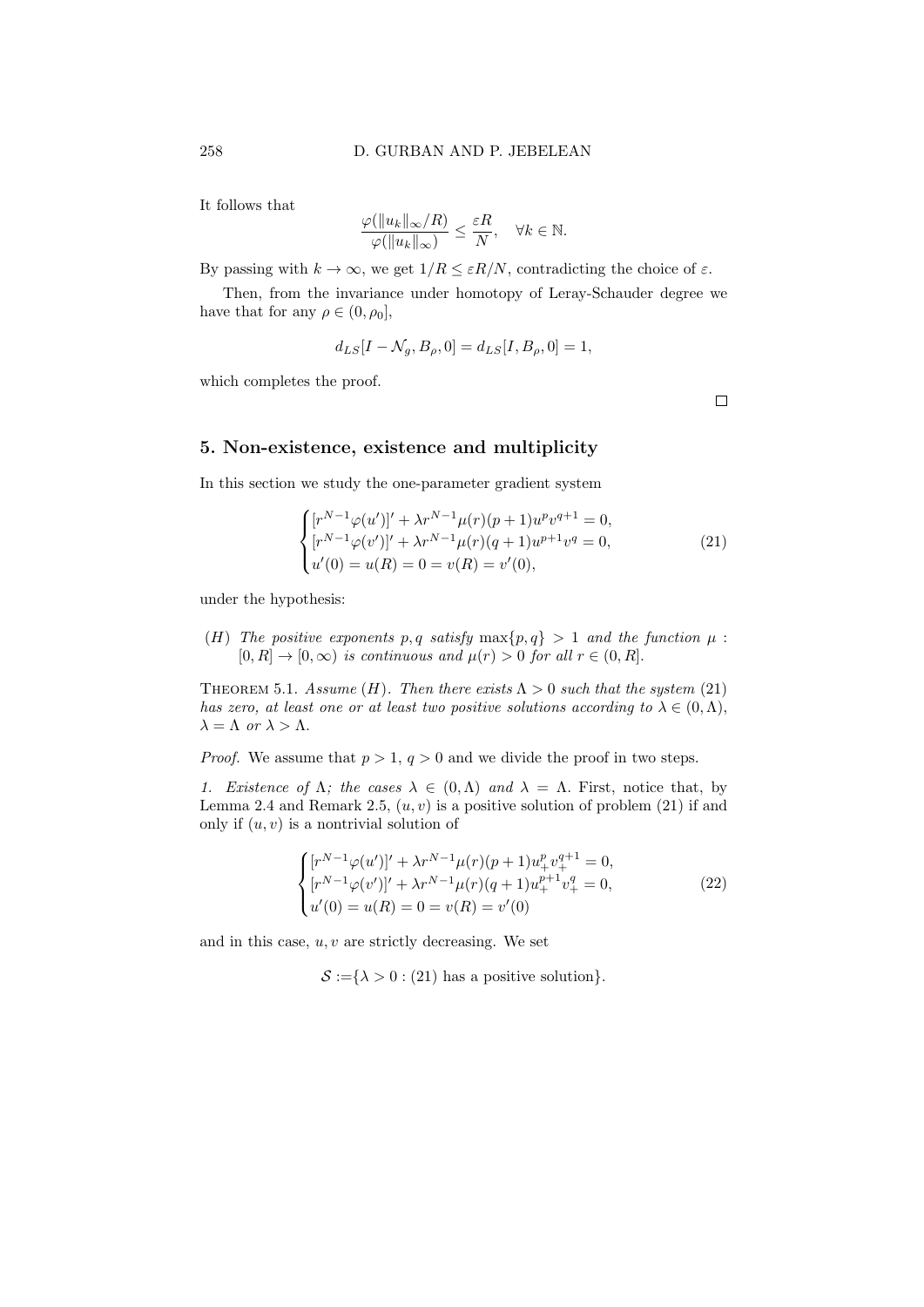Let  $\lambda > 0$  and  $(u, v)$  be a positive solution of (21). Integrating the first equation in (21) on  $[0, r]$ , one obtains

$$
-r^{N-1}\varphi(u'(r)) = \lambda(p+1)\int_0^r t^{N-1}\mu(t)u^p(t)v^{q+1}(t)dt \text{ for all } r \in [0, R].
$$

Since  $u, v$  are strictly decreasing on [0, R], we deduce

$$
-r^{N-1}u'(r) \leq -r^{N-1}\varphi(u'(r))
$$
  
 
$$
\leq \lambda(p+1)\mu_M u^p(0)v^{q+1}(0)r^N/N,
$$

where  $\mu_M := \max_{[0,R]} \mu$ . This gives

$$
u(0) \le \lambda (p+1)\mu_M u^p(0)v^{q+1}(0)R^2/(2N). \tag{23}
$$

From  $0 < u(0), v(0) < R$  and  $p > 1$  we obtain

$$
\lambda > 2N/[(p+1)\mu_M R^{p+q+2}].
$$
\n(24)

The energy functional  $\mathcal{I}_{\lambda}: C \times C \rightarrow (-\infty, +\infty]$  associated to problem (22) is

$$
\mathcal{I}_{\lambda}(u,v) = \frac{2R^N}{N} - \int_0^R r^{N-1} \left[\sqrt{1 - u'^2} + \sqrt{1 - v'^2}\right] dr - \lambda \int_0^R r^{N-1} \mu(r) u_+^{p+1} v_+^{q+1} dr
$$

for  $(u, v) \in K_0 \times K_0$  and  $\mathcal{I}_{\lambda} \equiv +\infty$  on  $C \times C \setminus K_0 \times K_0$ . Computing the value of  $\mathcal{I}_{\lambda}$  at  $u_0(r) = v_0(r) = R - r$  we obtain that  $\mathcal{I}_{\lambda}(u_0, v_0) < 0$ , for  $\lambda > 0$  large enough. Hence, for such  $\lambda$ , the functional  $\mathcal{I}_{\lambda}$  has a negative minimum and, as  $\mathcal{I}_{\lambda}(0,0) = 0$ , from Proposition 2.2 we have that problem (22) has a nontrivial solution. In particular,  $S \neq \emptyset$ . We denote

$$
\Lambda = \Lambda(R) := \inf \mathcal{S} (< +\infty)
$$

and we show that  $\Lambda \in \mathcal{S}$ . For this, let  $\{\lambda_k\} \subset \mathcal{S}$  be a sequence converging to  $\Lambda$ and  $(u_k, v_k) \in \mathcal{C}_M^1$  with  $u_k > 0 < v_k$  on  $[0, R)$  such that

$$
u_k = K \circ \varphi^{-1} \circ S \circ [\lambda_k (p+1) \mu u_k^p v_k^{q+1}],
$$
  

$$
v_k = K \circ \varphi^{-1} \circ S \circ [\lambda_k (q+1) \mu u_k^{p+1} v_k^q].
$$

From (5) and Arzela-Ascoli theorem we obtain that there exists  $(u, v) \in C \times C$ such that, passing eventually to a subsequence,  $\{(u_k, v_k)\}$  converges to  $(u, v)$ in  $C \times C$ . Hence,  $u \geq 0 \leq v$  and

$$
u = K \circ \varphi^{-1} \circ S \circ [\Lambda(p+1)\mu u^p v^{q+1}],
$$
  

$$
v = K \circ \varphi^{-1} \circ S \circ [\Lambda(q+1)\mu u^{p+1} v^q].
$$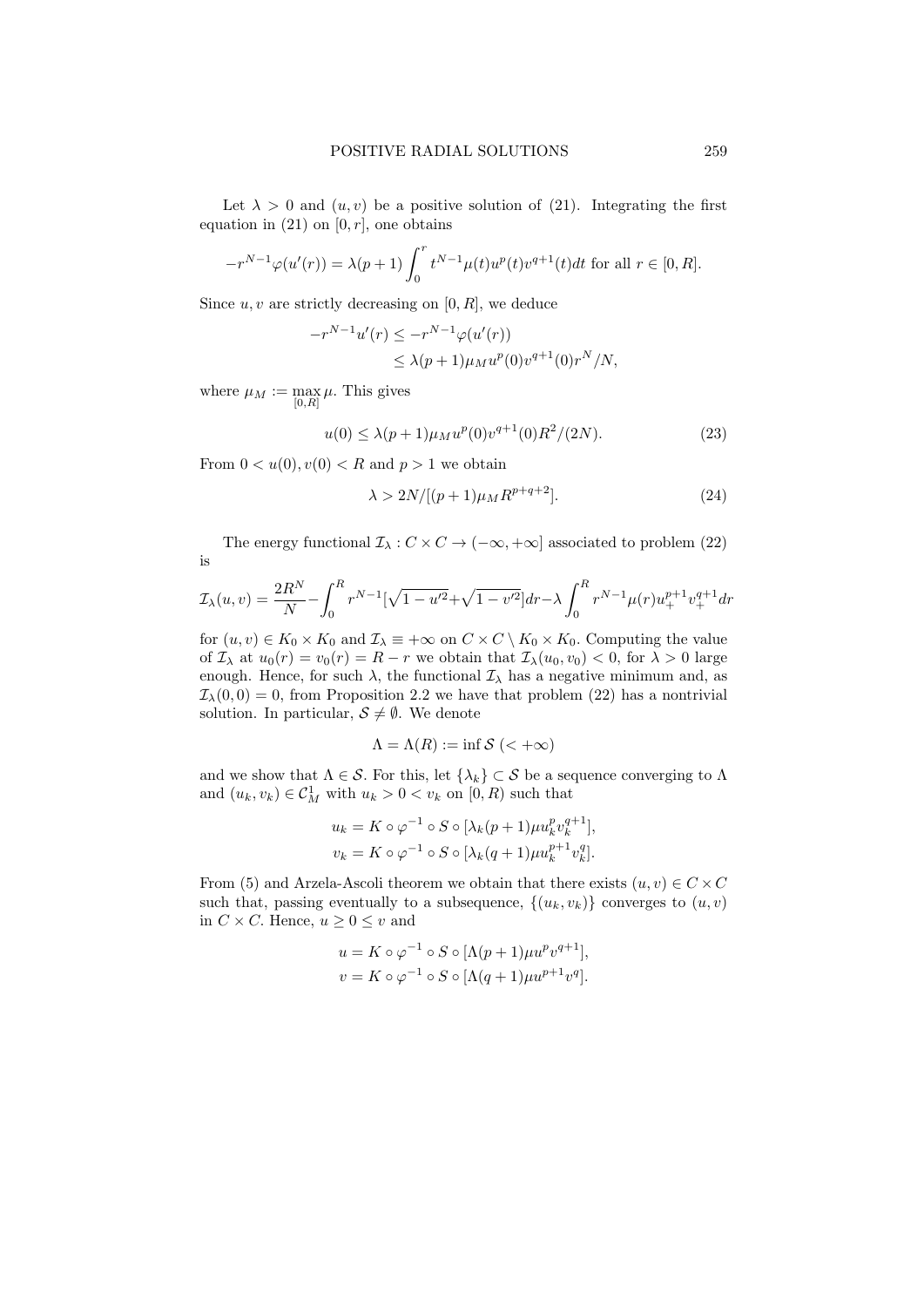Using (23) we infer that there is a constant  $c > 0$  such that  $u_k(0) > c$  for all k sufficiently large. This leads to  $u(0) \geq c$ , hence by Lemma 2.4 we get  $u > 0 < v$ on  $[0, R)$ . Consequently,  $\Lambda \in \mathcal{S}$ . Also, from (24) it is clear that

$$
\Lambda > 2N/[(p+1)\mu_M R^{p+q+2}].
$$

2. The case  $\lambda > \Lambda$ . First, we show that  $(\Lambda, \infty) \subset S$ . With this aim, let  $\lambda_0 \in (\Lambda, \infty)$  be arbitrarily chosen and  $(u_\Lambda, v_\Lambda)$  be a positive solution for (21) with  $\lambda = \Lambda$ . Then,  $(u_{\Lambda}, v_{\Lambda})$  is a lower solution of (22) with  $\lambda = \lambda_0$ . In order to construct an upper solution for (22), we first observe that if  $H_1 > 0 < H_2$ , the mixed boundary value problem

$$
\begin{cases}\n[r^{N-1}\varphi(u')]' + r^{N-1}H_1 = 0, \\
[r^{N-1}\varphi(v')]' + r^{N-1}H_2 = 0, \\
u'(0) = u(R) = 0 = v(R) = v'(0).\n\end{cases}
$$
\n(25)

has as the unique (positive) solution the couple

$$
u_{H_1}(r) = \frac{N}{H_1} \left[ \sqrt{1 + \frac{H_1^2}{N^2} R^2} - \sqrt{1 + \frac{H_1^2}{N^2} r^2} \right], \quad r \in [0, R],
$$
  

$$
v_{H_2}(r) = \frac{N}{H_2} \left[ \sqrt{1 + \frac{H_2^2}{N^2} R^2} - \sqrt{1 + \frac{H_2^2}{N^2} r^2} \right], \quad r \in [0, R].
$$

Below,  $\tilde{R}$  will be > R. For fixed  $\tilde{\lambda} > \lambda_0$ , let  $(u_{H_1}, v_{H_2})$  be the solution of (25) corresponding to

$$
H_1 = \tilde{\lambda}(p+1)\mu_M \tilde{R}^{p+q+1},
$$
  
\n
$$
H_2 = \tilde{\lambda}(q+1)\mu_M \tilde{R}^{p+q+1}.
$$

Using that  $R < \tilde{R}$ , together with

$$
\lambda_0(p+1)\mu(r)u_{H_1}^p v_{H_2}^{q+1}(r) \le \tilde{\lambda}(p+1)\mu_M \tilde{R}^{p+q+1}, \quad r \in [0, \tilde{R}],
$$
  

$$
\lambda_0(q+1)\mu(r)u_{H_1}^{p+1}v_{H_2}^q(r) \le \tilde{\lambda}(q+1)\mu_M \tilde{R}^{p+q+1}, \quad r \in [0, \tilde{R}],
$$

it follows that  $(u_{H_1}, v_{H_2})$  is an upper solution for (22) with  $\lambda = \lambda_0$ . From the fact that

$$
u_{H_1}(R) = N \left[ \sqrt{\frac{\tilde{R}^{-2(p+q+1)}}{(\tilde{\lambda}(p+1)\mu_M)^2} + \frac{\tilde{R}^2}{N^2}} - \sqrt{\frac{\tilde{R}^{-2(p+q+1)}}{(\tilde{\lambda}(p+1)\mu_M)^2} + \frac{R^2}{N^2}} \right],
$$

there exists  $\tilde{R}$  sufficiently large, such that  $u_{H_1}(R) > u_{\Lambda}(0)$  and similarly, we may assume that  $v_{H_2}(R) > v_{\Lambda}(0)$ . Taking into account that  $u_{H_1}, v_{H_2}, u_{\Lambda}, v_{\Lambda}$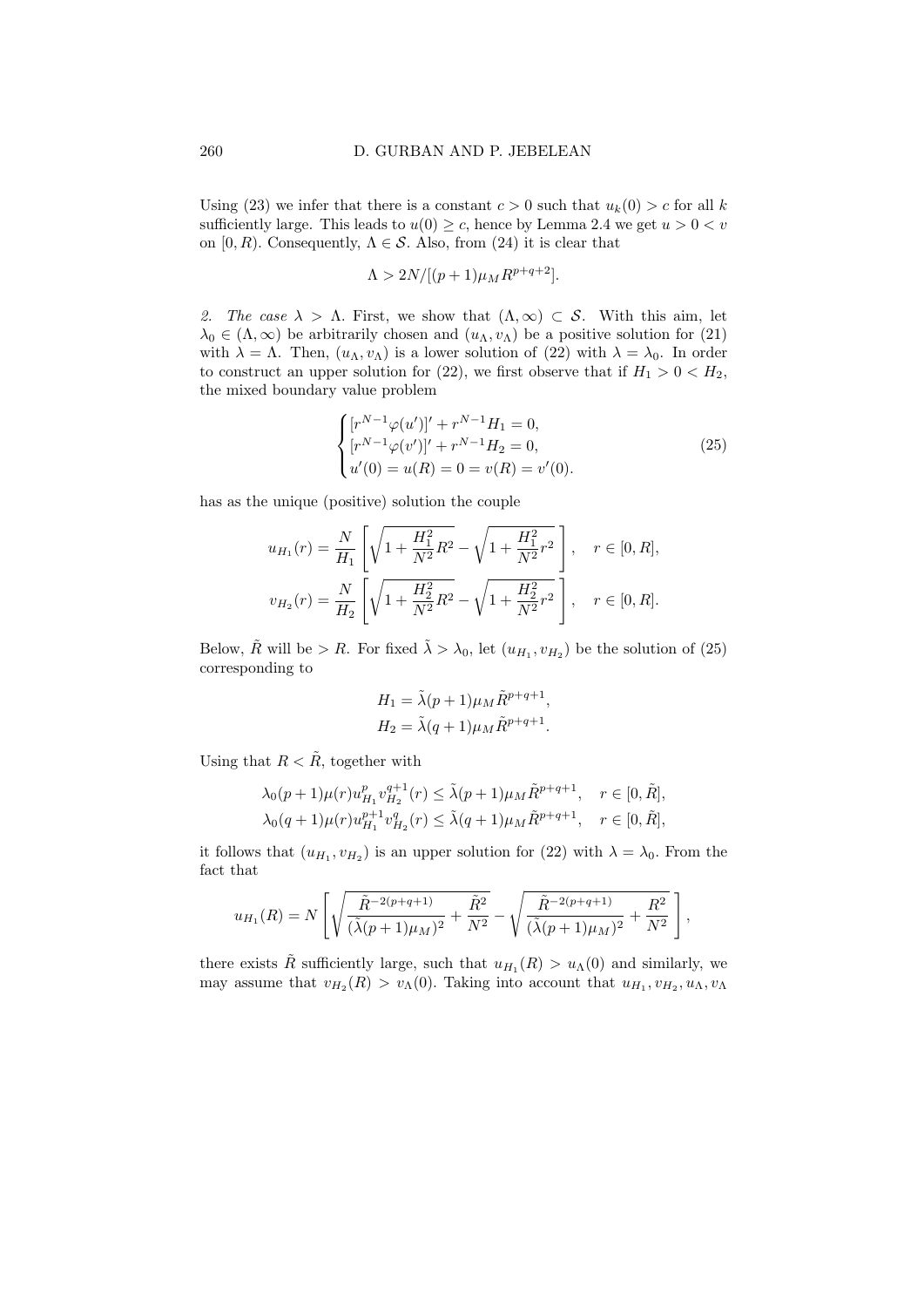are strictly decreasing it follows that  $u_{\Lambda} < u_{H_1}$  and  $v_{\Lambda} < v_{H_2}$  on [0, R]. From Proposition 4.1 we obtain that  $\lambda_0 \in \mathcal{S}$ .

Next, we show that for  $\lambda_0 \in (\Lambda, \infty)$  problem (22) with  $\lambda = \lambda_0$  has a second positive solution. For this, let  $(u_\Lambda, v_\Lambda)$  be the lower solution and  $(u_{H_1}, v_{H_2})$ be the upper solution constructed as above. We fix  $(u_0, v_0)$  a positive solution of (21) with  $\lambda = \lambda_0$  such that  $(u_0, v_0) \in \mathcal{A} := \mathcal{A}_{(u_\Lambda, v_\Lambda), (u_{H_1}, v_{H_2})}$  (see Lemma 4.2).

Firstly, we *claim* that there exists  $\varepsilon > 0$  such that  $\overline{B}((u_0, v_0), \varepsilon) \subset A$ . Note that, for all  $r \in [0, R]$  we have

$$
u_{H_1}(r) = \int_r^{\tilde{R}} \varphi^{-1} \left( \frac{1}{t^{N-1}} \int_0^t s^{N-1} [\tilde{\lambda}(p+1)\mu_M \tilde{R}^{p+q+1}] ds \right) dt
$$
  
> 
$$
\int_r^R \varphi^{-1} \left( \frac{1}{t^{N-1}} \int_0^t s^{N-1} [\tilde{\lambda}(p+1)\mu_M \tilde{R}^{p+q+1}] ds \right) dt
$$
  

$$
\geq \int_r^R \varphi^{-1} \left( \frac{1}{t^{N-1}} \int_0^t s^{N-1} [\lambda_0(p+1)\mu(s) u_0^p(s) v_0^{q+1}(s)] ds \right) dt
$$
  
=  $u_0(r).$ 

Analogously we obtain that  $v_{H_2}(r) > v_0(r)$ . Thus, there exists  $\varepsilon_1 > 0$  such that if  $(u, v) \in \mathcal{C}_M^1$  then

 $||u - u_0||_{\infty} \leq \varepsilon_1 \Rightarrow u \leq u_{H_1}$  and  $||v - v_0||_{\infty} \leq \varepsilon_1 \Rightarrow v \leq v_{H_2}$  $(26)$ 

Using similar arguments we have  $u_\Lambda(r) < u_0(r)$  and  $v_\Lambda(r) < v_0(r)$  on  $[0, R/2]$ . So, we can find  $\varepsilon'_1 > 0$  such that if  $(u, v) \in \mathcal{C}_M^1$  then

$$
||u - u_0||_{\infty} \le \varepsilon_1' \Rightarrow u_{\Lambda} \le u \text{ and } ||v - v_0||_{\infty} \le \varepsilon_1' \Rightarrow v_{\Lambda} \le v \text{ on } [0, R/2]. \tag{27}
$$

On the other hand, for  $r \in [R/2, R]$  one obtains  $u'_0(r) < u'_\Lambda(r)$  and  $v'_0(r) <$  $v'_\Lambda(r)$ . Thus, there is some  $\varepsilon''_1 \in (0, \varepsilon'_1)$  such that if  $(u, v) \in C_M^1$ , then

$$
||u'-u'_0||_{\infty} \le \varepsilon_1'' \Rightarrow u'_\Lambda > u' \text{ and } ||v'-v'_0||_{\infty} \le \varepsilon_1'' \Rightarrow v'_\Lambda > v' \text{ on } [R/2, R].
$$

From  $u_\Lambda(R) = 0 = u(R)$  we deduce that  $u > u_\Lambda$  (and, similarly  $v > v_\Lambda$ ) on  $[R/2, R]$ . This means that

$$
||u'-u'_0||_{\infty} \le \varepsilon_1'' \Rightarrow u_{\Lambda} \le u \text{ and } ||v'-v'_0||_{\infty} \le \varepsilon_1'' \Rightarrow v_{\Lambda} \le v \text{ on } [R/2, R]. \tag{28}
$$

The claim follows from (26), (27) and (28), by taking  $0 < \varepsilon < \min\{\varepsilon_1, \varepsilon_1''\}.$ 

Next, if  $(22)$  has a second solution contained in  $A$ , then it is nontrivial and the proof is complete. If not, by Lemma 4.2 we infer that

$$
d_{LS}[I - \mathcal{N}_{\lambda_0}, B((u_0, v_0), \rho), 0] = 1
$$
 for all  $0 < \rho \le \varepsilon$ ,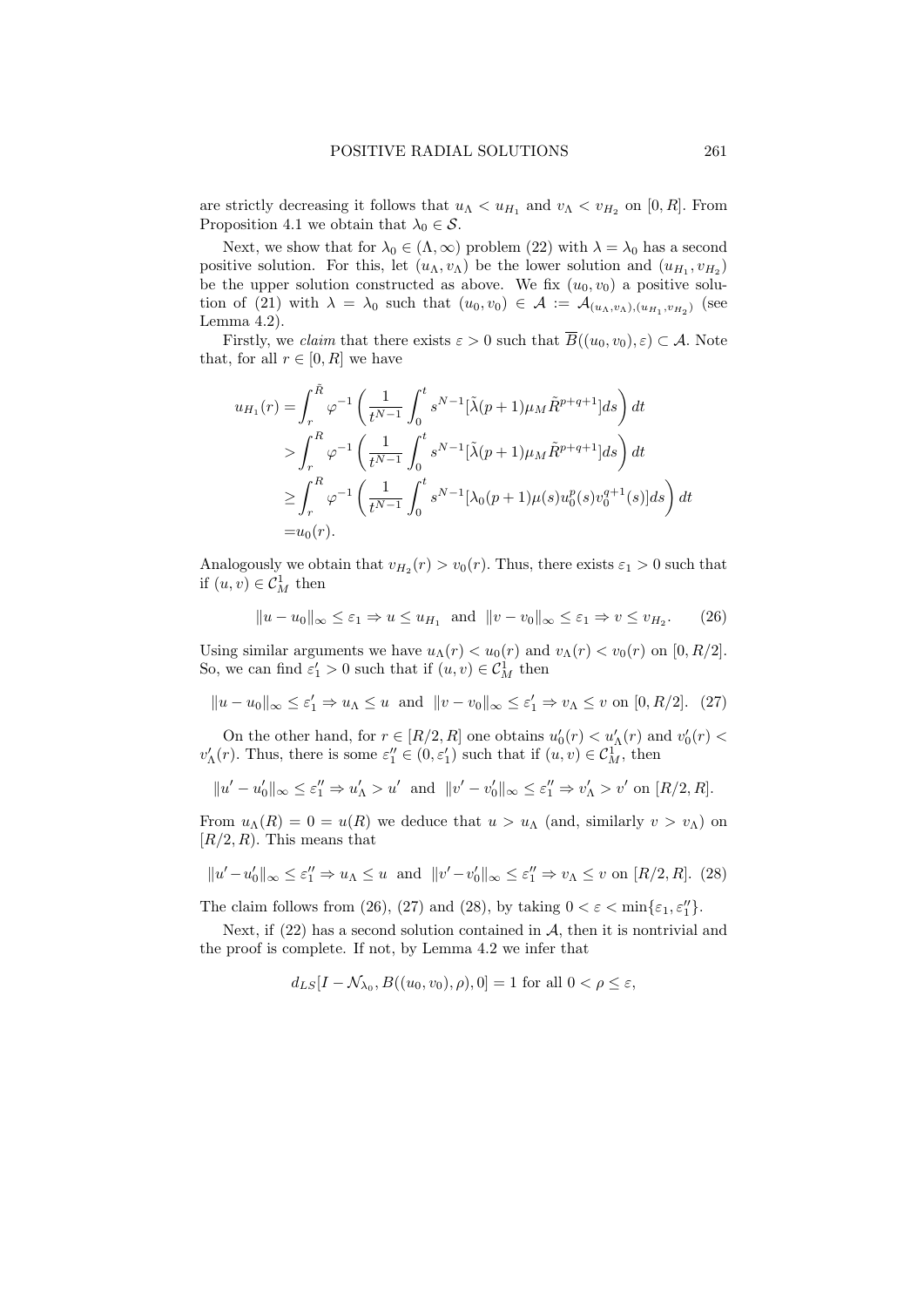where  $\mathcal{N}_{\lambda_0}$  stands for the fixed point operator associated to (22) with  $\lambda = \lambda_0$ . Also, from Proposition 2.1 we have

$$
d_{LS}[I - \mathcal{N}_{\lambda_0}, B_{\rho}, 0] = 1
$$
 for all  $\rho \ge R + 1$ ,

and from Lemma 4.3 we get

$$
d_{LS}[I - \mathcal{N}_{\lambda_0}, B_\rho, 0] = 1
$$
 for all  $\rho > 0$  sufficiently small.

Let  $\rho_1, \rho_2 > 0$  be sufficiently small and  $\rho_3 \geq R+1$  such that  $\bar{B}((u_0, v_0), \rho_1) \cap$  $\bar{B}_{\rho_2} = \emptyset$  and  $\bar{B}((u_0, v_0), \rho_1) \cup \bar{B}_{\rho_2} \subset B_{\rho_3}$ . From the additivity-excision property of Leray-Schauder degree it follows that

$$
d_{LS}[I - \mathcal{N}_{\lambda_0}, B_{\rho_3} \setminus [\bar{B}((u_0, v_0), \rho_1) \cup \bar{B}_{\rho_2}], 0] = -1.
$$

Therefore,  $\mathcal{N}_{\lambda_0}$  has a fixed point  $(u, v) \in B_{\rho_3} \setminus [\bar{B}((u_0, v_0), \rho_1) \cup \bar{B}_{\rho_2}]$ . We obtain that (22) has a second positive solution.  $\Box$ 

COROLLARY 5.2. Assume (H). Then there exists  $\Lambda > 0$  such that the problem

$$
\begin{cases}\n\mathcal{M}(\mathbf{u}) + \lambda \mu(|x|)(p+1)\mathbf{u}^p \mathbf{v}^{q+1} = 0 & \text{in } \mathcal{B}(R), \\
\mathcal{M}(\mathbf{v}) + \lambda \mu(|x|)(q+1)\mathbf{u}^{p+1} \mathbf{v}^q = 0 & \text{in } \mathcal{B}(R), \\
\mathbf{u}|_{\partial \mathcal{B}(R)} = 0 = \mathbf{v}|_{\partial \mathcal{B}(R)}\n\end{cases}
$$

has zero, at least one or at least two positive solutions according to  $\lambda \in (0, \Lambda)$ ,  $\lambda = \Lambda$  or  $\lambda > \Lambda$ .

REMARK 5.3. Analyzing the proof of Theorem 5.1, the reader will emphasize that the potentiality of the system (21) is only involved in showing that the set  $S$  is nonempty. This means that a topological proof of this fact could allow to consider non-potential systems which are superlinear near origin.

#### **REFERENCES**

- [1] R. Bartnik and L. Simon, Spacelike hypersurfaces with prescribed boundary values and mean curvature, Comm. Math. Phys. 87 (1982-83), 131–152.
- [2] C. Bereanu, P. Jebelean, and J. Mawhin, Radial solutions of Neumann problems involving mean extrinsec curvature and periodic nonlinearities, Calc. Var. PDE 46 (2013), 113–122.
- [3] C. BEREANU, P. JEBELEAN, AND J. MAWHIN, The Dirichlet problem with mean curvature operator in Minkowski space – a variational approach, Adv. Nonlinear Stud. 14 (2014), 315–326.
- [4] C. BEREANU, P. JEBELEAN, AND J. MAWHIN, Corrigendum to: "The Dirichlet problem with mean curvature operator in Minkowski space – a variational approach" [Adv. Nonlinear Stud. 14 (2014), no. 2, 315–326], Adv. Nonlinear Stud. 16(1) (2016), 173–174.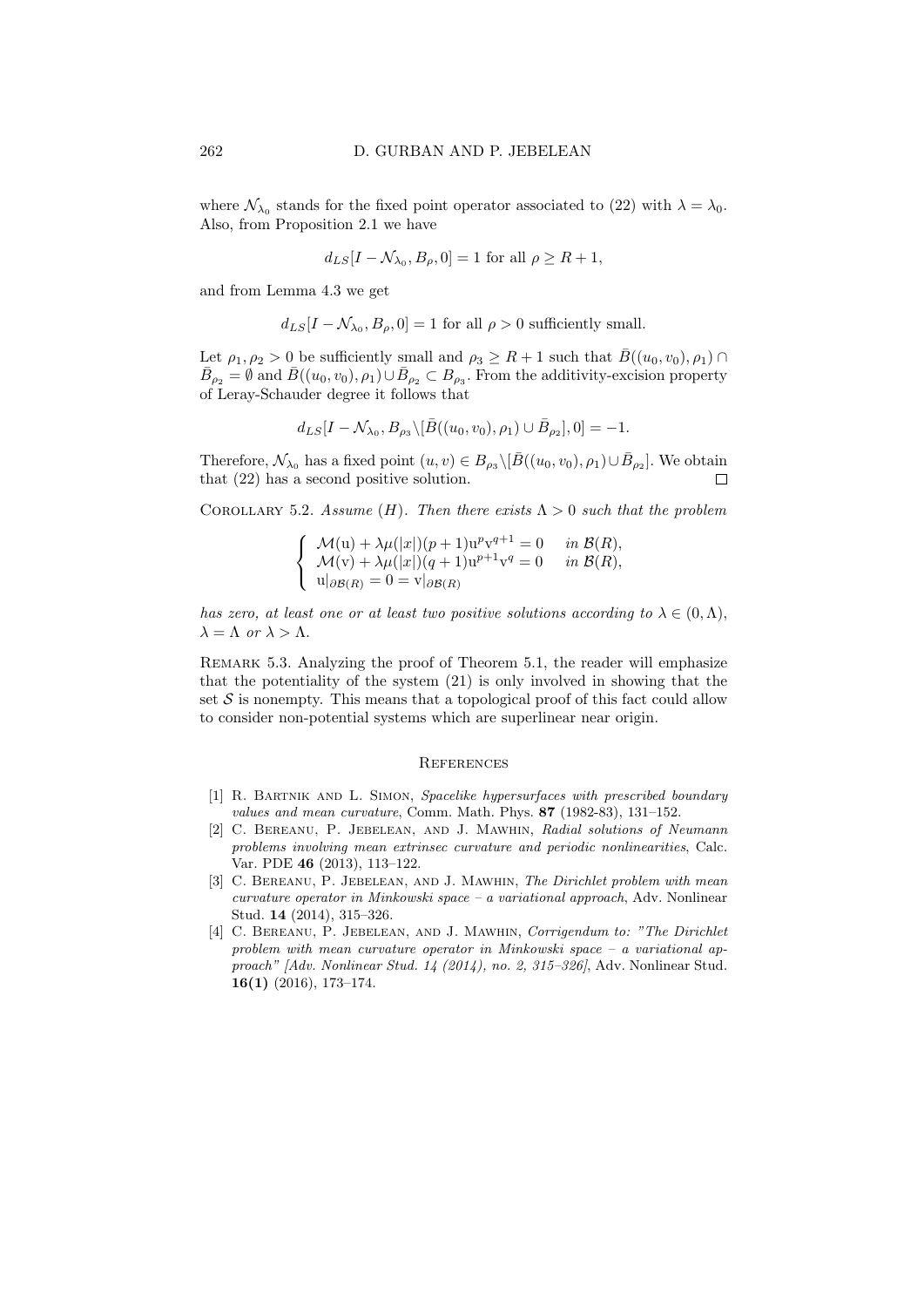- [5] C. BEREANU, P. JEBELEAN, AND P. J. TORRES, *Multiple positive radial solu*tions for Dirichlet problem involving the mean curvature operator in Minkowski space, J. Funct. Anal. **265** (2013), 644–659.
- [6] C. Bereanu, P. Jebelean, and P. J. Torres, Positive radial solutions for Dirichlet problems with mean curvature operators in Minkowski space, J. Funct. Anal. 264 (2013), 270–287.
- [7] L. BOCCARDO AND D. G. DE FIGUEIREDO, Some remarks on a system of quasilinear elliptic equations, Nonlinear Differ. Equ. Appl. NoDEA 9 (2002), 309–323.
- [8] S.-Y. Cheng and S.-T. Yau, Maximal spacelike hypersurfaces in the Lorentz-Minkowski spaces, Ann. of Math. 104 (1976), 407–419.
- [9] X. CHENG AND H. LÜ, Multiplicity of positive solutions for a  $(p_1, p_2)$  Laplacian system and its applications, Nonlinear Anal. Real World Appl. 13 (2012), 2375– 2390.
- [10] I. COELHO, C. CORSATO, AND S. RIVETTI, *Positive radial solutions of the* Dirichlet problem for the Minkowski-curvature equation in a ball, Topol. Methods Nonlinear Anal. 44 (2014), 23–39.
- [11] C. CORSATO, F. OBERSNEL, AND P. OMARI, The Dirichlet problem for gradient dependent prescribed mean curvature equations in the Lorenz-Minkowski space, Georgian Math. J. 24 (2017), 113–134.
- [12] C. Corsato, F. Obersnel, P. Omari, and S. Rivetti, On the lower and upper solution method for the prescribed mean curvature equation in Minkowski space, Discrete Contin. Dyn. Syst. Supplement 2013 (2013), 159–169.
- [13] C. CORSATO, F. OBERSNEL, P. OMARI, AND RIVETTI S., Positive solutions of the Dirichlet problem for the prescribed mean curvature equation in Minkowski space, J. Math. Anal. Appl. 405 (2013), 227–239.
- [14] D. G. COSTA AND C. A. MAGALHAES, A variational approach to subquadratic perturbations of elliptic systems, J. Differential Equations 111 (1994), 103–122.
- [15] R. Dalmasso, Existence of positive radial solutions for a semilinear elliptic system without variational structure, Nonlinear Anal. 67 (2007), 1255–1259.
- [16] D. G. DE FIGUEIREDO, *Nonlinear elliptic systems*, An. Acad. Bras. Ci. **72** (4) (2000), 453–469.
- [17] F. DE THÉLIN, Première valeur propre d'un système elliptique nonlinéaire, C.R. Acad. Sci. Paris 311 (1990), 603–606.
- [18] M. Garcia-Huidobro, R. Manasevich, E. Mitidieri, and C. S. Yarur, Existence and nonexistence of positive singular solutions for a class of semilinear elliptic systems, Arch. Rational Mech. Anal. 140 (1997), 253–284.
- [19] J. GARCÍA-MELIÁN AND J. D. ROSSI, *Boundary blow-up solutions to elliptic* systems of competitive type, J. Differential Equations 206 (2004), 156–181.
- [20] C. GERHARDT, h-surfaces in Lorentzian manifolds, Comm. Math. Phys. 89 (1983), 523–553.
- [21] D. GURBAN, P. JEBELEAN, AND C. SERBAN, Nontrivial solutions for potential systems involving the mean curvature operator in Minkowski space, Adv. Nonlinear Stud. 17 (2017), 769–780.
- [22] P. Korman and J. Shi, On Lane-Emden type systems, Discrete Contin. Dyn. Syst. Supplement 2005 (2005), 510–517.
- [23] Y.-H. Lee, Existence of multiple positive radial solutions for a semilinear elliptic